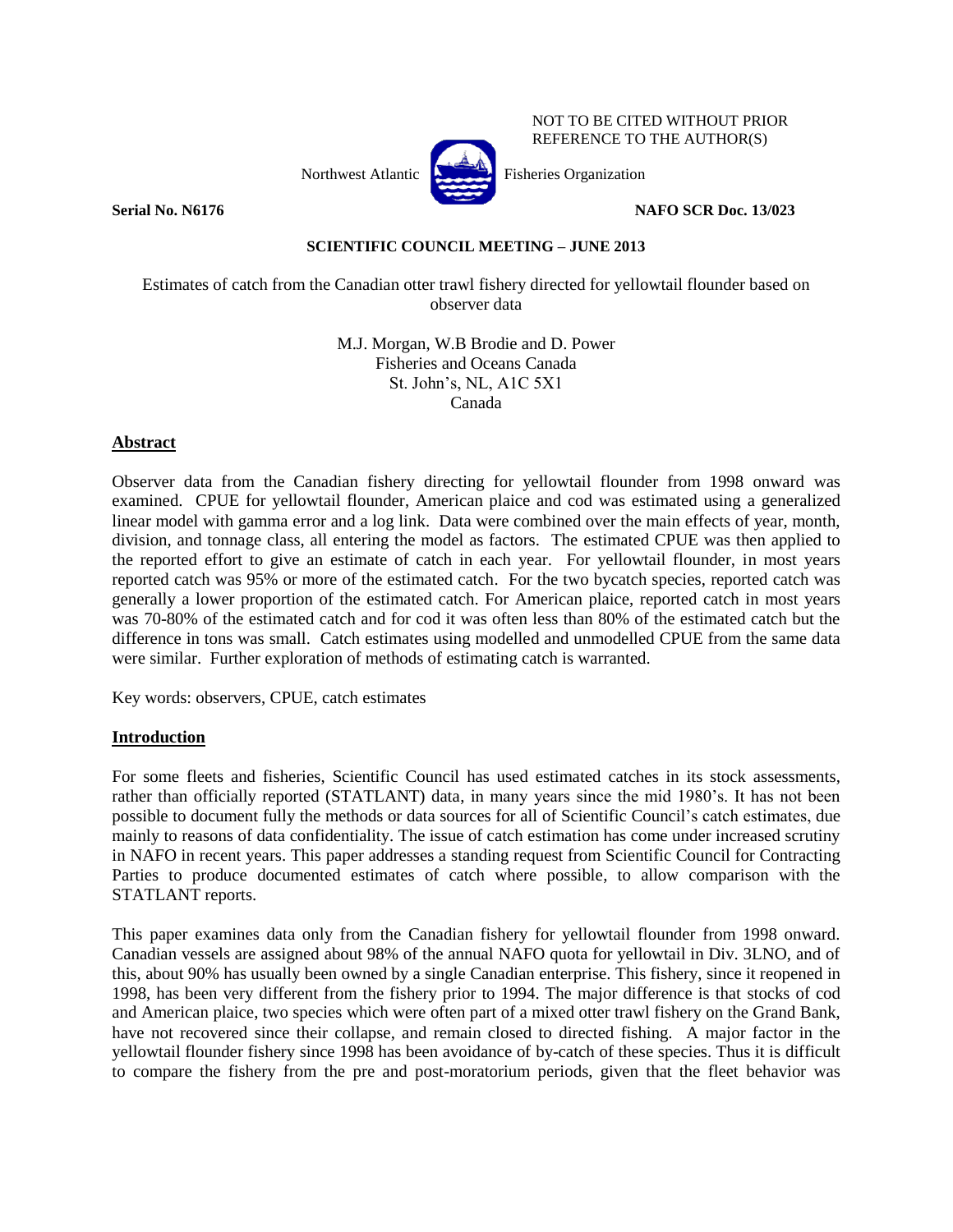influenced by very different rules in these periods. As well, by-catch regulations in the fishery have changed since 1998, most notably allowing an increase in American plaice by-catch from 5% to 15%.

Since the fishery reopened in 1998, reported Canadian catches of yellowtail have fluctuated from less than 200 t (2006) to over 13,000 t (2005) due to a variety of industry-related factors, such as corporate restructuring, labour disputes, price/marketing issues, and on-shore processing requirements. Stock abundance of yellowtail has not been a restricting factor, as stock size increased after 1998, and has remained relatively stable well above Bmsy in recent years. Otter trawl gear takes almost the entire catch, with catches by other gears being less than 10 t annually after 2002. The Canadian catch reported in 2012 was 1795 tons, which is the lowest value since 2006. In 2011 and 2012, most of the catch was taken in April to June, whereas the fishery operated mostly year-round in 2008-2010.

Observers were mandatory on all trips in this fishery up to 2004, and collected tow by tow information such as catch, effort, species composition, and biological samples of the catch. A change in this measure was introduced in 2004, permitting less than 100% observer coverage in both 2004 and 2005, as part of a pilot project. The targeted levels for at-sea observer coverage were 50% from 2004-2008 and then reduced in 2009 to 25%, where they have remained to date. Actual coverage levels - ratio of observed trips to total trips - have not been calculated here.

## Methods

The two sources of data were the Canadian catch data base (which provided effort) and the Canadian observer data base from which CPUE was estimated. The number of sets observed in the fishery directed for yellowtail ranged from 0 in 2006 to 6202 in 2003. The number of trips was as high as 71-74 per year in 2001-03, but has been less than 10 per year from 2009-2012 (Table 1). The ratio of observed catch in the directed yellowtail fishery (including sets logged while an observer was on board but not actually observed) to reported catch of yellowtail in all fisheries in Div. 3LNO was between 0.88 and 1.02 from 1998 to 2004 (Table 2). This ratio declined to around 0.75 in 2005 and 2007, then to less than 0.4 since 2009, consistent with the decline in the target coverage levels. Yellowtail accounted for 80 to 92% of the total catch in the fishery each year (Table 3). Discarding has generally been prohibited in the fishery, with exceptions for live release of some species (e.g. wolfish), and for species such as skate to prevent product spoilage. Observed discarding did not exceed 7% by weight in any year, for all species combined (Table 3).

Catch of yellowtail flounder, American plaice and cod in Div. 3LNO (Div. 3NO in the case of cod) was examined for the yellowtail flounder directed fishery conducted by otter trawls starting in 1998. CPUE was calculated as Kg per hour. There were no observed sets during 2006, a fishing year that was cut short by an industrial dispute. Only 1 trip was observed in 2012.

CPUE data were examined as in Smith and Showell (MS 1996). This indicated that a simple multiplicative model would not be appropriate for these analyses (Figure 1). Standard deviation increased with mean CPUE and a log transformation of the CPUE did not result in constant standard deviation. Rather the data suggests a constant coefficient of variation characteristic of a gamma distribution. As a result, a generalized linear model with gamma error and a log link was used (Smith and Showell, MS 1996). Data were combined over the main effects of year, month, division, and tonnage class, all entering the model as factors. The same model structure was used for all three species but in each case the significance of the main effects was tested and any non significant factors removed. Data for yellowtail flounder were also examined on a set by set basis as recommended by Myers et al (MS 1995). Parameter estimates were the same as those produced by combined data, however, sample size was so large that significance tests were not necessarily meaningful. Therefore data were used in a compiled fashion (e.g. see Large, 1992).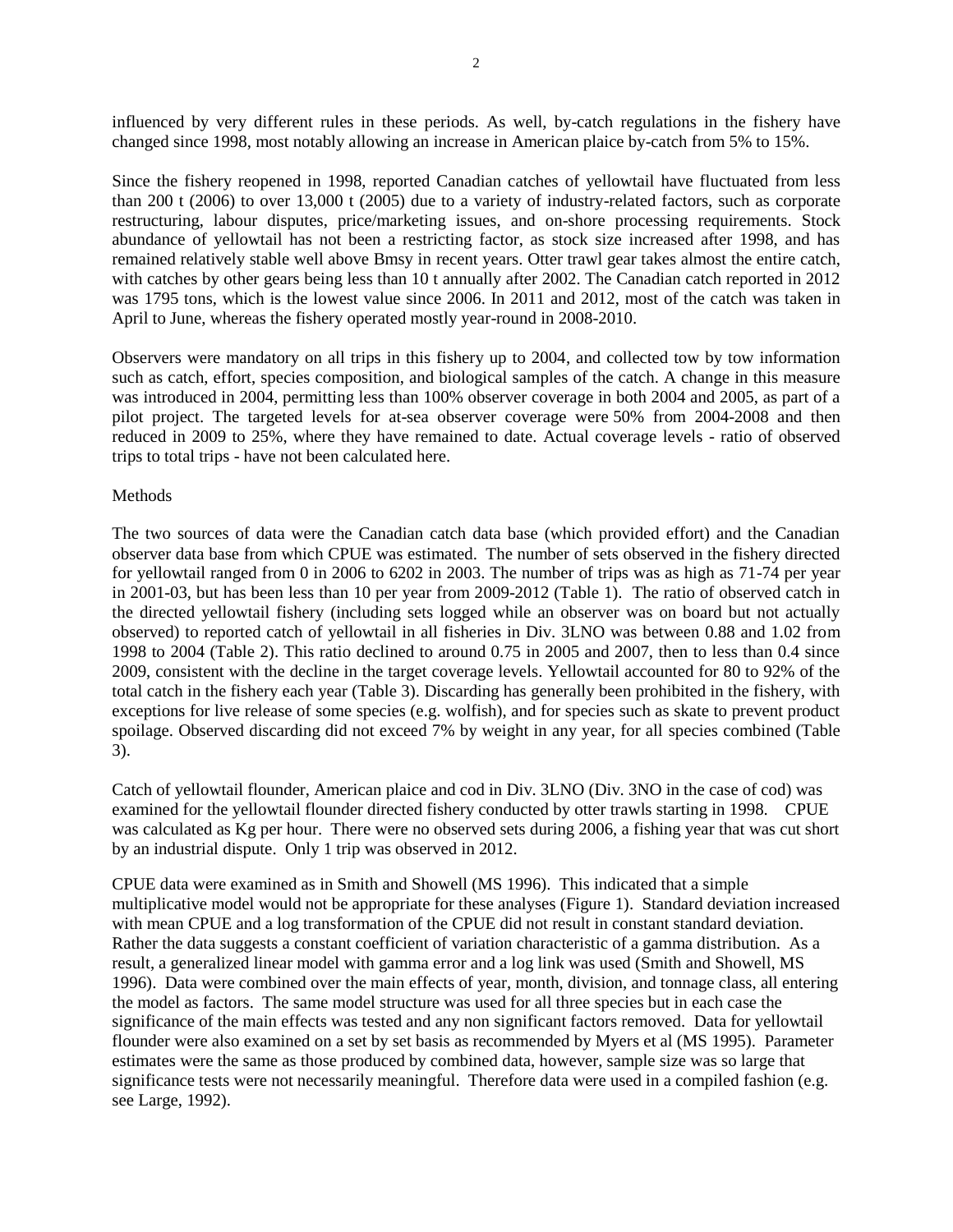Model estimates of catch were compared to the 'raw' estimates derived by taking the annual sum of the observed catch divided by the sum of the observed effort multiplied by the reported effort.

As a further comparison to the method used here, a multiplicative model (Gavaris, 1980) was used to analyze logbook data from the Can (N) fleet identifying yellowtail as the directed species from 1965 to 1993, along with 1998-2005 and 2007-2012 data were also utilized to derive a standardized catch rate series. Catch rate was estimated for yellowtail only. The Can (N) fleet has taken the majority of the catch over the time period from this stock and provided the only source of CPUE data, particularly the late 1970's and also since 1998. The data from 2006 was not included in the standardization because only 177 tons were taken by the Can(N) fleet trawlers due to labour problems within the industry. Ln (CPUE) was the dependent variable in the model. Independent variables (category types) were: (1) a combination country-gear-tonnage-class category type (CGT), (2) NAFO Division, (3) month and (4) Year. Individual observations with catch less than 10 tons or effort less than 10 hours were eliminated prior to analysis. Subsequently, within each independent variable, categories with arbitrarily less than five observations were also eliminated, with the exception of the variable "year", which is the purpose of the standardization. The references chosen for the standardization were tonnage class 5 vessels, Div 3N, October and 1965. Regression and ANOVA results are not presented here but are available in Maddock-Parsons (MS 2013). Only the standardize catch rates series from 1998-2012 are presented here for comparison to the observer series described above.

#### Results

The number of sets observed in the fishery directed for yellowtail ranged from 0 in 2006 to 6202 in 2003. The number of trips was as high as 71-74 per year in 2001-03, but has been less than 10 per year from 2009-2012 (Table 1). The ratio of observed catch in the directed yellowtail fishery (including sets logged while an observer was on board but not actually observed) to reported catch of yellowtail in all fisheries in Div. 3LNO was between 0.88 and 1.02 from 1998 to 2004 (Table 2). This ratio declined to around 0.75 in 2005 and 2007, then to less than 0.4 since 2009, consistent with the decline in the target coverage levels. Yellowtail accounted for 80 to 92% of the total catch in the fishery each year (Table 3). Discarding has generally been prohibited in the fishery, with exceptions for live release of some species (e.g. wolfish), and for species such as skate to prevent product spoilage. Observed discarding did not exceed 7% by weight in any year, for all species combined (Table 3).

For yellowtail flounder all factors were significant (Table 4). Residuals showed little patterning either against predicted values or against the factors in the model (Figure 2 and 3). Estimated CPUE was lowest in 2002 at about 550 Kg per hour. After that it increased to more than 1000 Kg per hour in 2011 and then declined in 2012, although there was only 1 observed trip in 2012 (Figure 4). There was very good agreement in year to year trends with the standardized series based on Can(N) commercial logbooks (Figure 5). Reported catch was only less than 90% of catch estimated from the observer data in 2 years (1998 and 2011). In most years reported catch was 95% or more of the estimated catch and in 8 of 14 years it was within 2 standard errors of the estimated catch (Table 7, Figure 6).

For American plaice the effect of division was not significant so it was removed from the model leaving year, month and tonnage class as factors (Table 5). Residuals showed little patterning either against predicted values or against the factors in the model (Figure 7 and 8). Estimated CPUE increased from 50 Kg per hour to over 120 Kg per hour in 2007, after which it generally declined (Figure 9). Reported catch was generally 70-80% of the estimated catch although in 2009 it was 145% of the estimated catch (Table 7). In only 5 of the 14 years was the reported catch within 2 standard errors of the estimated catch (Figure 10).

For cod only data from Div. 3NO were used. All factors were significant and were retained in the model (Table 6). Residuals showed little patterning either against predicted values or against the factors in the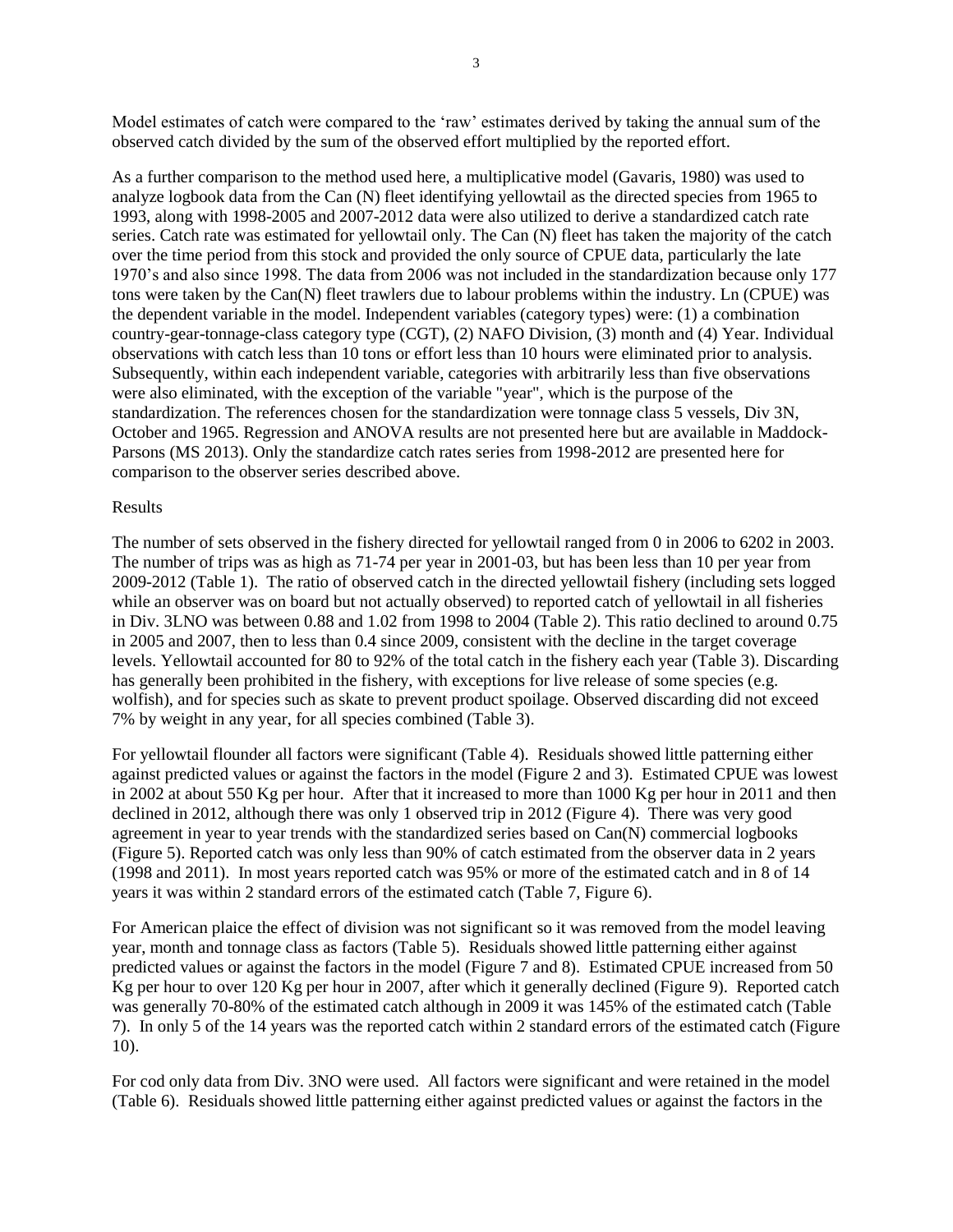model (Figure 11 and 12). Estimated CPUE had wide confidence intervals (Figure 13). It increased from about 20 Kg per hour in 1998 to just under 55 Kg per hour in 2005. Estimated CPUE declined from 2007 to 2011 and then nearly doubled to 2012. However, the 2012 estimate has very wide confidence intervals. The reported catch was often less than 80% of the estimated catch, however the difference in tons was generally low (Table 7). In all but 4 years, the reported catch was outside of 2 standard errors of the estimated catch (Figure 14).

A comparison of modelled and unmodelled estimates of catch, both based on the observer data is given in Table 8. Although the level of detail of the modelled estimates is much greater, the estimates are reasonably close in most years.

The percentage that reported catch was of the estimated catch was examined over time for Div. 3NO cod and Div. 3LNO American plaice. The percentage was relatively stable with perhaps some increase over time.

### Discussion

In two years (2009 for American plaice and 2011 for cod) the reported catch was higher than the estimated catch. Given the restrictions on bycatch it is difficult to imagine that there are incentives for over reporting. This may be indicative of the difficulties in estimating catch of bycatch species, particularly when these catches are low.

There are other methods that can be used to estimate by catch (e.g. Chen 2004). In addition we found that the estimates of catch using the model described here and the unmodelled observer data were reasonably close in most years. Further exploration of methods to estimate catch would be worth while.

On an observed trip not all sets are observed. We have not distinguished between sets where catch has been estimated by the observer and those that are taken from the log book. This distinction should be explored in future.

Since the percentage of observer coverage declined over the period examined it might be expected that the reported catch would be a lower proportion of the estimated catch by the end of the time series. However, there was no indication that this was the case and in fact there was a slight increasing trend over time.

Although there were differences in the estimated and reported catch, especially for American plaice and cod, the level of importance is not clear. For example, in 2012, the reported cod catch was only 67% of the estimated, but this is a difference of only 10 tons. For American plaice, the largest difference was 400 tons in 2001, out of a total STACFIS estimate of 5739 tons in that year.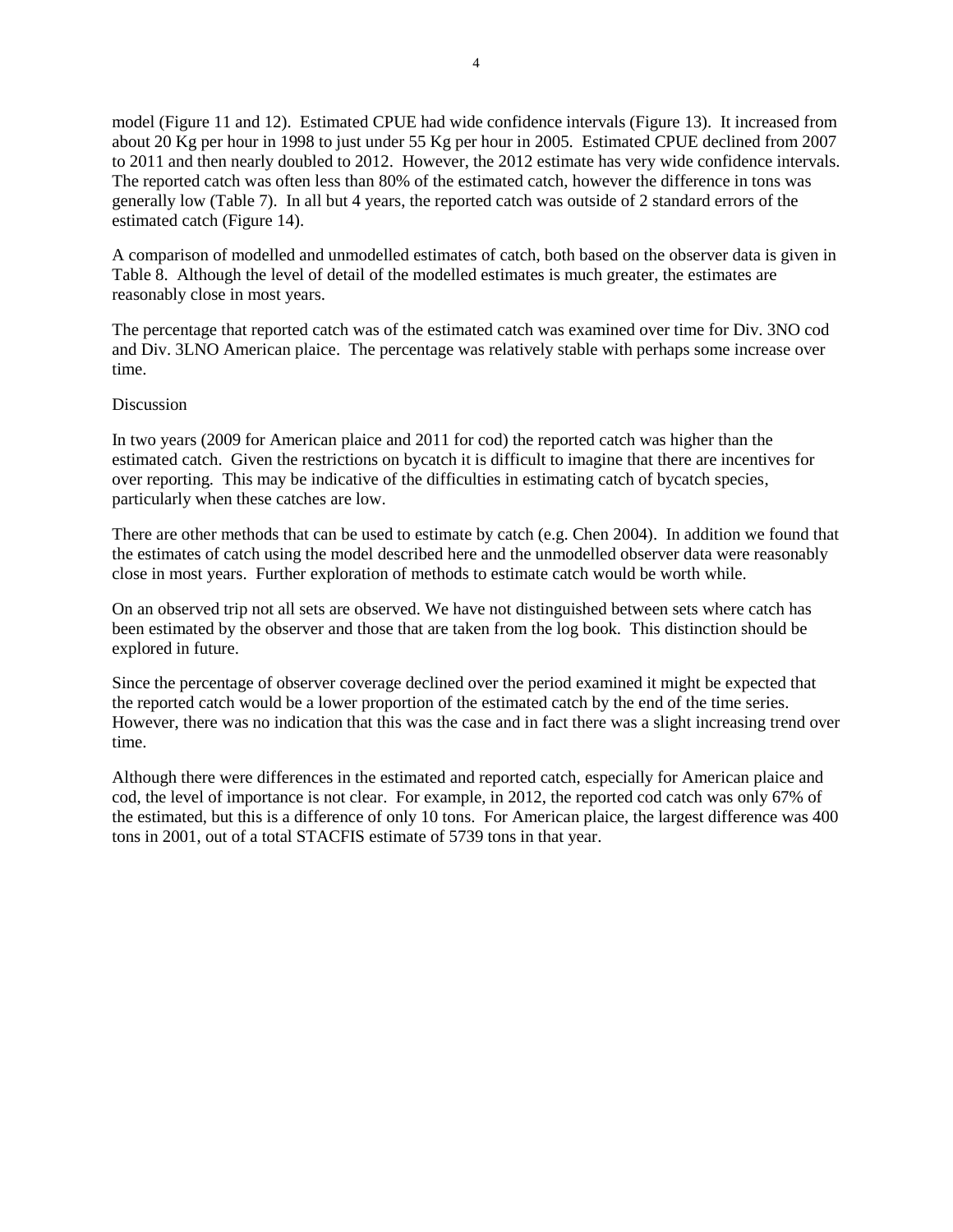References

Chen, N.Y. 2004. Estimates of 3Ps bycatch of cod in otter trawl fishery. CSAS Res Doc 2004/035.

Maddock Parsons, D., J. Morgan, B. Brodie and D. Power MS 2013. Assessment of NAFO Div. 3LNO yellowtail flounder. NAFO SCR Doc. 13/37

Myers, R.A., R. Bowering and D. Power. MS 1995. An analysis of otter trawl catch per unit effort for Greenland halibut. NAFO SCR Doc. 95/65.

Large, P.A. 1992. Use of a multiplicative model to estimate relative abundance from commercial CPUE data. ICES J. mar. Sci. 49: 253-261.

Smith, S. J. and M. A. Showell. MS 1996. Analysis of catch-per-unit effort data for Scotian Shelf silver hake, 1977-1995. NAFO SCR Doc. 96/017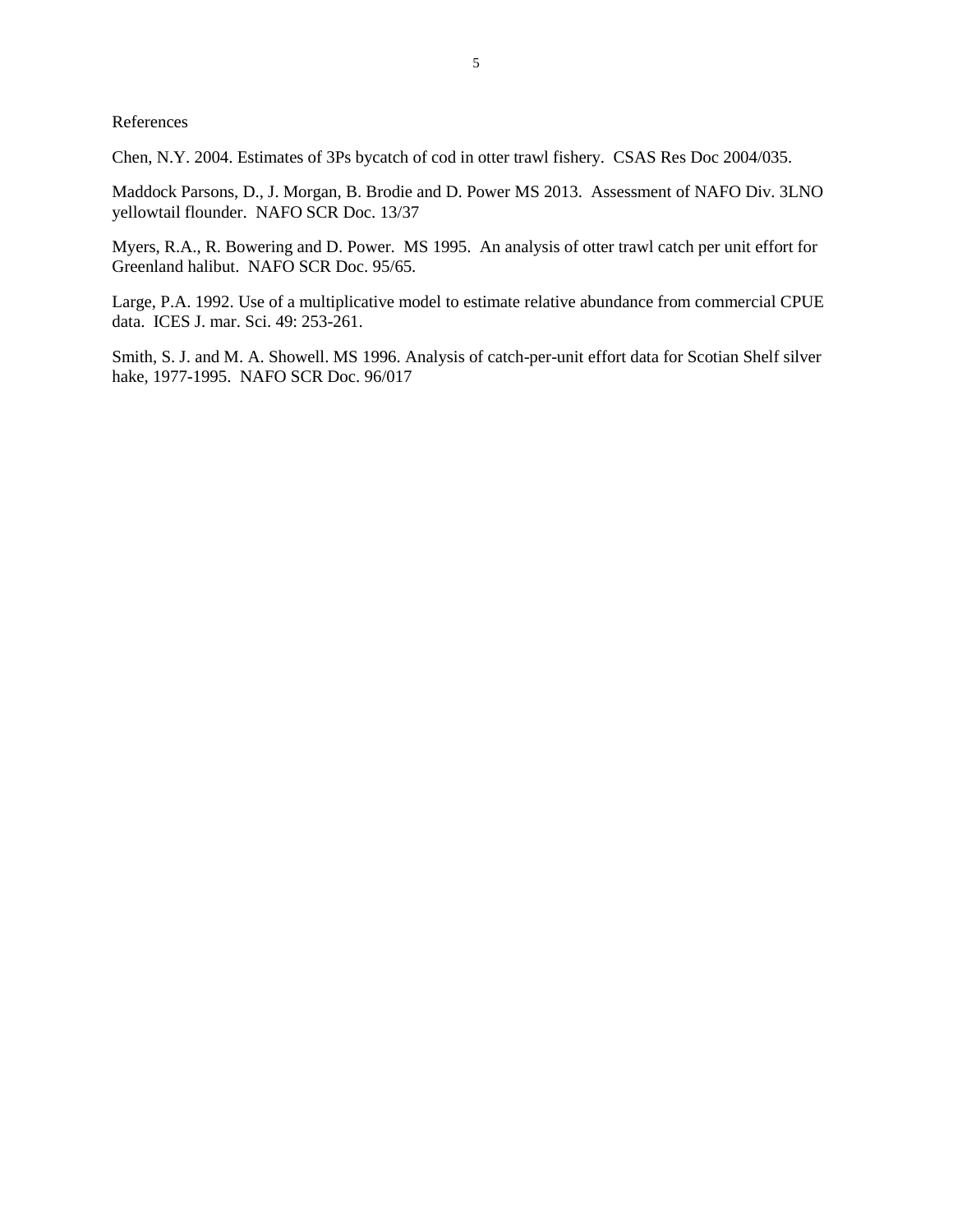|      |         |          | # sets |       |
|------|---------|----------|--------|-------|
| Year | # trips | Observed | Logged | Total |
| 1998 | 40      | 1357     | 195    | 1552  |
| 1999 | 41      | 2307     | 358    | 2665  |
| 2000 | 53      | 2962     | 482    | 3444  |
| 2001 | 71      | 4396     | 667    | 5063  |
| 2002 | 73      | 5018     | 917    | 5935  |
| 2003 | 74      | 5247     | 955    | 6202  |
| 2004 | 44      | 4808     | 787    | 5595  |
| 2005 | 40      | 3411     | 730    | 4141  |
| 2006 | 0       | 0        | 0      | 0     |
| 2007 | 9       | 932      | 194    | 1126  |
| 2008 | 18      | 1814     | 334    | 2148  |
| 2009 | 5       | 490      | 105    | 595   |
| 2010 | 9       | 593      | 113    | 706   |
| 2011 | 4       | 367      | 55     | 422   |
| 2012 | 1       | 74       | 14     | 88    |

Table 1. Number of trips and sets observed, where effort was directed to yellowtail, by Canadian OT vessels in Div. 3LNO, 1998-2012.

Table 2. Yellowtail catch and effort (observed+logged) from observer data, where effort was directed to yellowtail, by Canadian OT vessels in Div. 3LNO, 1998-2012. Compared to reported data (ZIF or STATLANT) of total Canadian yellowtail catch. All data excludes discards.

| Year | Obs catch (t) | Obs Effort (hr) | Rep. Catch | obs/rep |
|------|---------------|-----------------|------------|---------|
| 1998 | 3291          | 4354            | 3739       | 0.88    |
| 1999 | 5407          | 6941            | 5746       | 0.94    |
| 2000 | 8875          | 9985            | 9463       | 0.94    |
| 2001 | 11447         | 16571           | 12238      | 0.94    |
| 2002 | 9379          | 15761           | 9959       | 0.94    |
| 2003 | 12470         | 15207           | 12697      | 0.98    |
| 2004 | 12856         | 13279           | 12577      | 1.02    |
| 2005 | 9892          | 10017           | 13140      | 0.75    |
| 2006 | 0             |                 | 177        | 0.00    |
| 2007 | 2824          | 2728            | 3674       | 0.77    |
| 2008 | 5889          | 5824            | 10216      | 0.58    |
| 2009 | 1427          | 1652            | 5415       | 0.26    |
| 2010 | 2067          | 2037            | 8056       | 0.26    |
| 2011 | 1471          | 1216            | 3948       | 0.37    |
| 2012 | 313           | 328             | 1795       | 0.17    |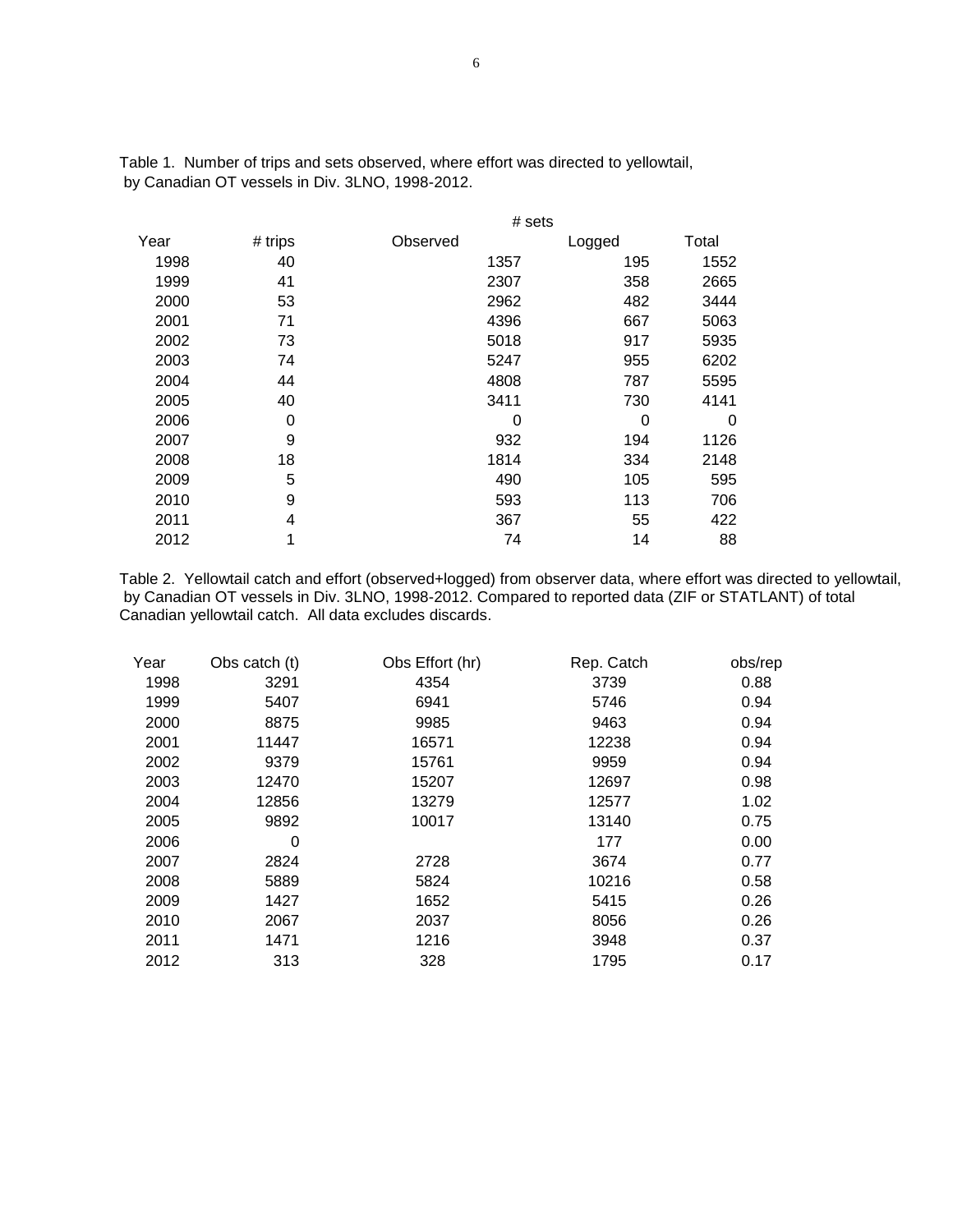| Ytail |       |                |       | All Species |         |       |       |
|-------|-------|----------------|-------|-------------|---------|-------|-------|
| Year  | Kept  | <b>Discard</b> | Total | Kept        | Discard | Total |       |
| 1998  | 3291  | 1              | 3292  | 3566        | 69      | 3635  | 90.6% |
| 1999  | 5407  | 1              | 5408  | 5785        | 107     | 5892  | 91.8% |
| 2000  | 8875  | 1              | 8876  | 9610        | 244     | 9854  | 90.1% |
| 2001  | 11447 | 2              | 11449 | 13312       | 504     | 13816 | 82.9% |
| 2002  | 9379  | 2              | 9381  | 11007       | 659     | 11666 | 80.4% |
| 2003  | 12470 | 7              | 12477 | 14740       | 885     | 15625 | 79.9% |
| 2004  | 12856 | 7              | 12863 | 14739       | 742     | 15481 | 83.1% |
| 2005  | 9892  | $\overline{2}$ | 9894  | 11223       | 571     | 11794 | 83.9% |
| 2006  | 0     | 0              | 0     | 0           | 0       | 0     |       |
| 2007  | 2824  | 4              | 2828  | 3274        | 247     | 3521  | 80.3% |
| 2008  | 5889  | 2              | 5891  | 6603        | 272     | 6875  | 85.7% |
| 2009  | 1427  | 1              | 1428  | 1606        | 90      | 1696  | 84.2% |
| 2010  | 2067  | 3              | 2070  | 2389        | 91      | 2480  | 83.5% |
| 2011  | 1471  | 1              | 1472  | 1643        | 30      | 1673  | 88.0% |
| 2012  | 313   | 0              | 313   | 366         | 5       | 371   | 84.4% |

Table 3. Yellowtail and total catch (observed+logged) from observer data, where effort was directed to yellowtail by Canadian OT vessels in Div. 3LNO, 1998-2012. Ytail % is the ytail catch divided by total catch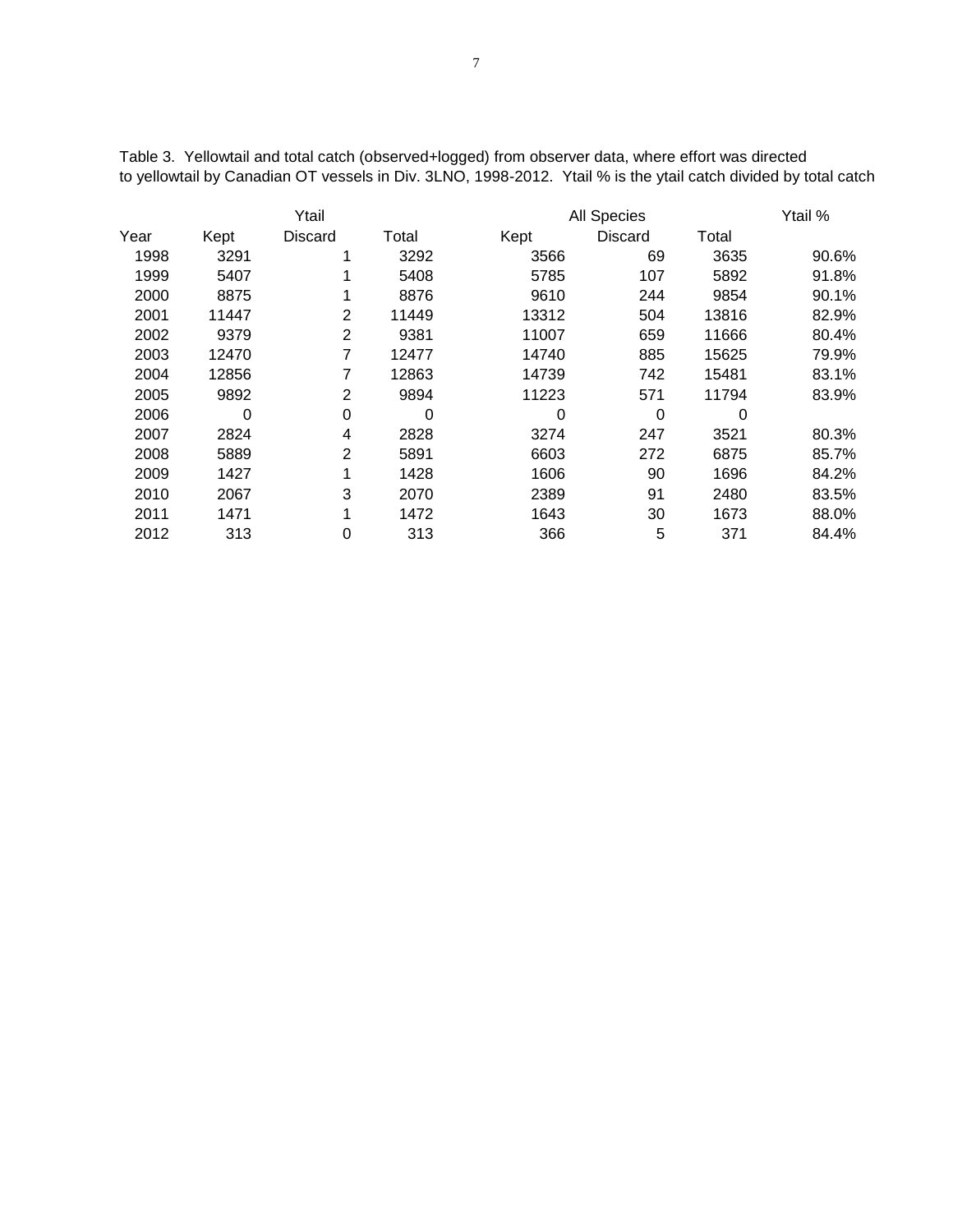Table 4. Results of generalized linear model fit to catch rate data from observers for Div. 3LNO yellowtail flounder

glm(formula = cpue1 ~  $TC + DIV + MONTH + year$ , family = Gamma(link = log), data = sr1)

Deviance Residuals:

Min 1Q Median 3Q Max

-1.57046 -0.17852 -0.00766 0.14053 0.97366

| Coefficients:      |            |           |          |                      |       |
|--------------------|------------|-----------|----------|----------------------|-------|
| Estimate           |            | Std.Error | t value  | $Pr(>\vert t \vert)$ |       |
| (Intercept)        | 6.67969    | 0.13511   |          | 49.44 < 0.00001      | ***   |
| TC4                | $-0.6471$  | 0.12937   | $-5.002$ | 1.19E-06             | ***   |
| TC6                | 0.03538    | 0.06389   | 0.554    | 0.580319             |       |
| TC7                | 0.18001    | 0.07105   | 2.534    | $0.012013$ *         |       |
| <b>DIV32</b>       | $-0.05717$ | 0.08679   | $-0.659$ | 0.51078              |       |
| <b>DIV35</b>       | $-0.2545$  | 0.04449   | $-5.721$ | 3.59E-08             | ***   |
| MONTH1             | 0.11514    | 0.10978   | 1.049    | 0.295425             |       |
| MONTH <sub>2</sub> | 0.20524    | 0.11097   | 1.85     | $0.065773$ .         |       |
| MONTH3             | $-0.11773$ | 0.10018   | $-1.175$ | 0.241251             |       |
| MONTH4             | 0.07622    | 0.08352   | 0.913    | 0.3625               |       |
| MONTH5             | 0.25608    | 0.07477   | 3.425    | 0.000738             | ***   |
| MONTH <sub>6</sub> | 0.31259    | 0.08292   | 3.77     | 0.000212             | $***$ |
| MONTH7             | 0.26379    | 0.14443   | 1.826    | $0.069197$ .         |       |
| MONTH <sub>8</sub> | 0.39269    | 0.10012   | 3.922    | 0.000118             | ***   |
| MONTH <sub>9</sub> | 0.12995    | 0.07708   | 1.686    | $0.09328$ .          |       |
| MONTH11            | 0.08227    | 0.07829   | 1.051    | 0.2945               |       |
| MONTH12            | 0.41815    | 0.09142   | 4.574    | 8.14E-06             | $***$ |
| year1999           | 0.02306    | 0.15694   | 0.147    | 0.883327             |       |
| year2000           | 0.02462    | 0.15004   | 0.164    | 0.869822             |       |
| year2001           | $-0.20032$ | 0.14978   | $-1.337$ | 0.182505             |       |
| year2002           | $-0.3544$  | 0.14709   | $-2.409$ | $0.016833$ *         |       |
| year2003           | $-0.10368$ | 0.13982   | $-0.742$ | 0.459163             |       |
| year2004           | 0.03628    | 0.1424    | 0.255    | 0.799137             |       |
| year2005           | 0.04953    | 0.14203   | 0.349    | 0.727627             |       |
| year2007           | 0.088      | 0.16086   | 0.547    | 0.584901             |       |
| year2008           | 0.15132    | 0.15718   | 0.963    | 0.336797             |       |
| vear2009           | 0.05954    | 0.18092   | 0.329    | 0.742407             |       |
| year2010           | 0.07585    | 0.16489   | 0.46     | 0.645988             |       |
| vear2011           | 0.25228    | 0.20053   | 1.258    | 0.209767             |       |
| year2012           | $-0.10784$ | 0.33673   | $-0.32$  | 0.749094             |       |

Signif. codes:  $0$  '\*\*\*'  $0.001$  '\*\*'  $0.01$  '\*'  $0.05$  '.'  $0.1$  ' ' 1

(Dispersion parameter for Gamma family taken to be 0.08986932)

Null deviance: 37.851 on 241 degrees of freedom, Residual deviance: 21.947 on 212 degrees of freedom

AIC: 3424.4

Number of Fisher Scoring iterations: 6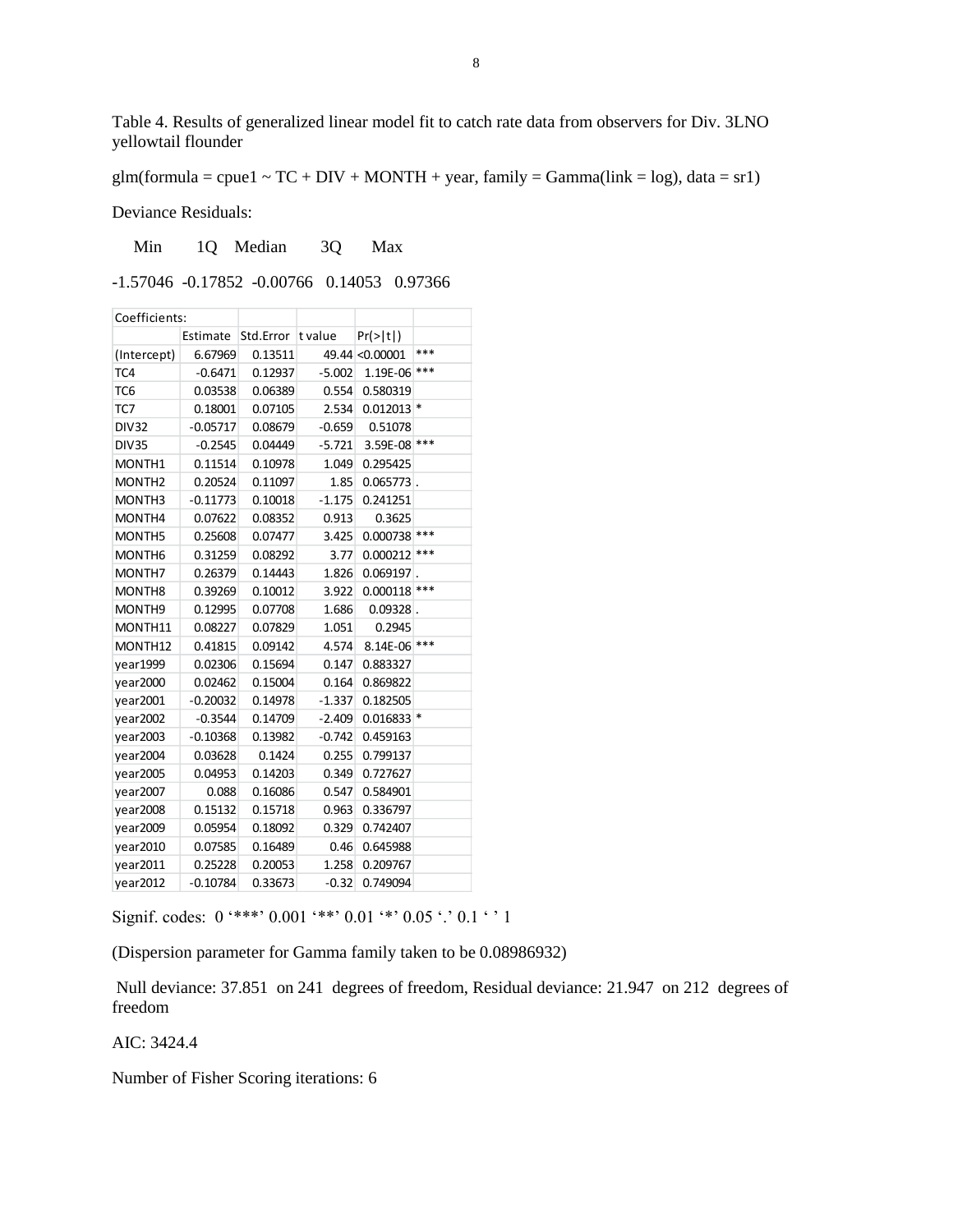Table 5. Results of generalized linear model fit to catch rate data from observers for Div. 3LNO American plaice

glm(formula = cpue1 ~  $TC + MONTH + year$ , family = Gamma(link = log), data = sr1)

Deviance Residuals:

Min 1Q Median 3Q Max

-1.31309 -0.27312 -0.08118 0.21646 1.23278

| Coefficients:      |            |                    |          |                      |        |
|--------------------|------------|--------------------|----------|----------------------|--------|
|                    | Estimate   | Std. Error t value |          | $Pr(>\vert t \vert)$ |        |
| (Intercept)        | 3.76978    | 0.24842            |          | 15.175 < 0.000001    | ***    |
| TC4                | $-0.89142$ | 0.22421            | $-3.976$ | 1.17E-04             | ***    |
| TC6                | $-0.04822$ | 0.12545            | $-0.384$ | 0.701351             |        |
| TC7                | $-0.11022$ | 0.13431            | $-0.821$ | 0.413378             |        |
| MONTH1             | $-0.5996$  | 0.18872            | $-3.177$ | 0.001867             | $***$  |
| MONTH <sub>2</sub> | $-0.71009$ | 0.18207            | $-3.9$   | 1.55E-04             | ***    |
| MONTH <sub>3</sub> | $-0.62506$ | 0.17057            | $-3.665$ | 0.000363             | ***    |
| MONTH4             | 0.17288    | 0.16062            | 1.076    | 0.283829             |        |
| MONTH5             | 0.71981    | 0.1609             | 4.474    | 1.69E-05             | ***    |
| MONTH <sub>6</sub> | 0.8371     | 0.16797            | 4.984    | 2.00E-06             | ***    |
| MONTH7             | 0.27603    | 0.30161            | 0.915    | 0.361826             |        |
| MONTH <sub>8</sub> | 0.03234    | 0.18488            | 0.175    | 0.861417             |        |
| MONTH <sub>9</sub> | $-0.09094$ | 0.15022            | $-0.605$ | 0.545992             |        |
| MONTH11            | 0.22634    | 0.15278            | 1.482    | 0.140949             |        |
| MONTH12            | 0.24462    | 0.17102            | 1.43     | 0.155082             |        |
| year1999           | 0.18818    | 0.28548            | 0.659    | 0.510976             |        |
| vear2000           | 0.27448    | 0.28082            | 0.977    | 3.30E-01             |        |
| year2001           | 0.62848    | 0.27904            | 2.252    | $0.026019$ *         |        |
| vear2002           | 0.64346    | 0.27668            | 2.326    | 0.021621             | *      |
| year2003           | 0.76327    | 0.26154            | 2.918    | 0.004163             | **     |
| year2004           | 0.61921    | 0.26538            | 2.333    | 0.021202             | *      |
| vear2005           | 0.78382    | 0.26719            | 2.934    | 0.003977             | **     |
| vear2007           | 1.03043    | 0.29893            | 3.447    | 0.000769             | ***    |
| year2008           | 0.69306    | 0.3021             | 2.294    | 0.023425             | *      |
| year2009           | 0.81593    | 0.33245            | 2.454    | 0.015471             | $\ast$ |
| year2010           | 0.87931    | 0.30728            | 2.862    | 0.004931             | $***$  |
| year2011           | 0.60796    | 0.38667            | 1.572    | 0.118374             |        |
| year2012           | 0.61464    | 0.54612            | 1.125    | 0.262511             |        |
| year2011           | 0.25228    | 0.20053            | 1.258    | 0.209767             |        |
| year2012           | $-0.10784$ | 0.33673            | $-0.32$  | 0.749094             |        |

Signif. codes:  $0$  '\*\*\*'  $0.001$  '\*\*'  $0.01$  '\*'  $0.05$  '.'  $0.1$  ' ' 1

(Dispersion parameter for Gamma family taken to be 0.2107296)

Null deviance: 67.752 on 154 degrees of freedom ,Residual deviance: 24.822 on 127 degrees of freedom

AIC: 1566.0

Number of Fisher Scoring iterations: 8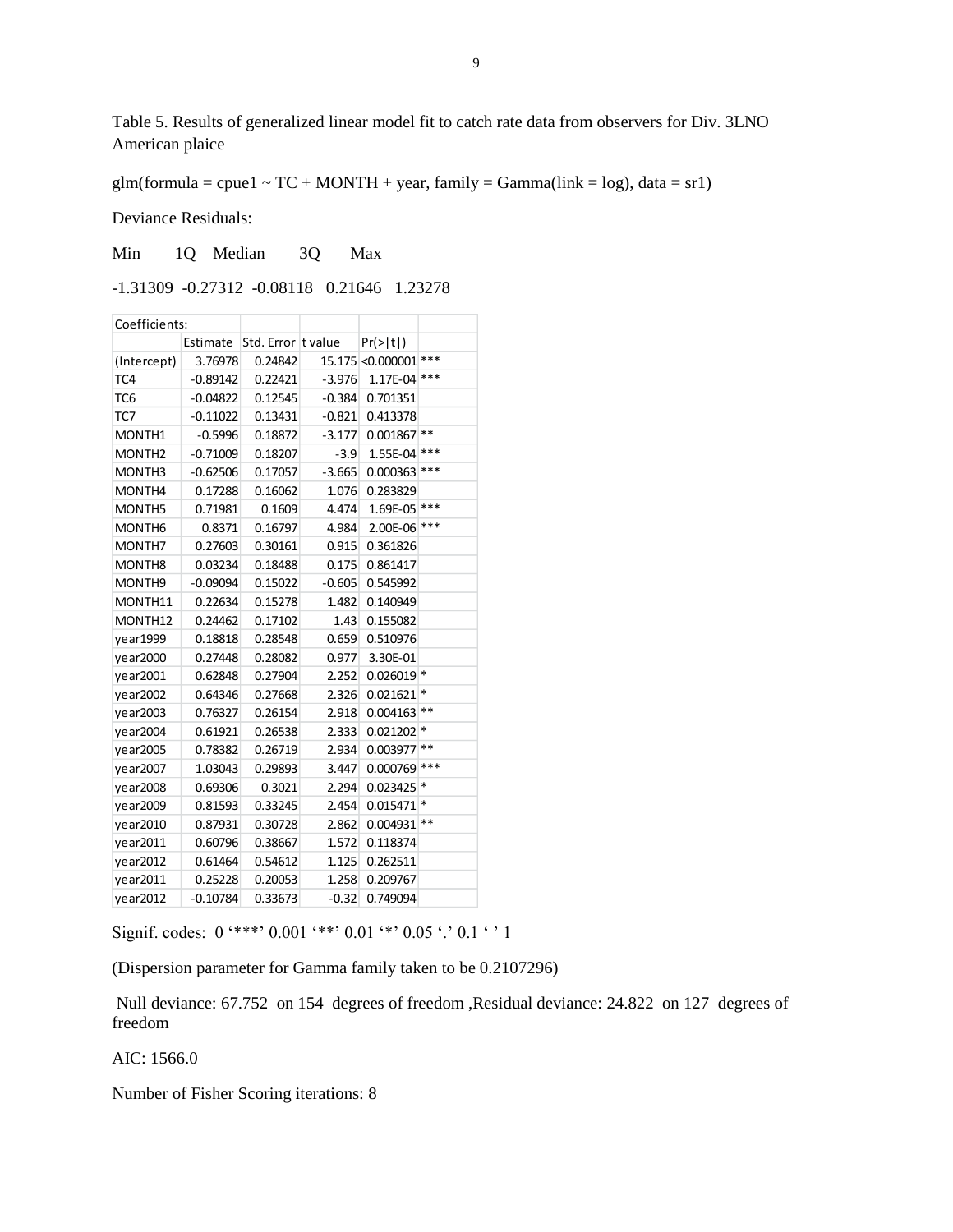Table 6. Results of generalized linear model fit to catch rate data from observers for Div. 3NO cod glm(formula = cpue1 ~  $TC + DIV + MONTH + year$ , family = Gamma(link = log), data = sr1) Deviance Residuals:

Min 1Q Median 3Q Max

-1.8535 -0.4954 -0.1254 0.2486 1.8213

| Coefficients:      |            |          |           |                      |                      |
|--------------------|------------|----------|-----------|----------------------|----------------------|
|                    | Estimate   | Std. err | t value   | $Pr(>\vert t \vert)$ |                      |
| (Intercept)        | 3.14356    | 0.28947  | 10.86     | < 0.0001             | ***                  |
| TC4                | $-1.91673$ | 0.30645  | $-6.255$  | 2.93E-09             | ***                  |
| TC6                | 0.38217    | 0.14424  | 2.65      | 0.008793             | $**$                 |
| TC7                | 0.43786    | 0.16264  | 2.692     | 0.007782             | $**$                 |
| <b>DIV35</b>       | 0.7393     | 0.09988  | 7.402     | 5.33E-12             | ***                  |
| MONTH1             | $-2.89215$ | 0.27612  | $-10.474$ | < 0.0001             | ***                  |
| MONTH <sub>2</sub> | $-3.22709$ | 0.31569  | $-10.222$ | < 0.0001             | ***                  |
| MONTH3             | $-3.31324$ | 0.26057  | $-12.715$ | < 0.0001             | $***$                |
| MONTH4             | $-1.74444$ | 0.18843  | $-9.258$  | < 0.0001             | ***                  |
| MONTH5             | $-1.1781$  | 0.16735  | $-7.04$   | < 0.0001             | ***                  |
| MONTH <sub>6</sub> | $-0.97983$ | 0.19334  | $-5.068$  | 1.01E-06             | ***                  |
| MONTH7             | 0.07744    | 0.36041  | 0.215     | 0.830127             |                      |
| MONTH <sub>8</sub> | $-0.41327$ | 0.2183   | $-1.893$  | 0.059983             | $\ddot{\phantom{a}}$ |
| MONTH9             | $-0.22269$ | 0.16766  | $-1.328$  | 0.185826             |                      |
| MONTH11            | $-0.47026$ | 0.17521  | $-2.684$  | 0.007971             | $**$                 |
| MONTH12            | $-0.70378$ | 0.19684  | $-3.575$  | 0.000451             | ***                  |
| year1999           | 0.43977    | 0.33542  | 1.311     | 0.191532             |                      |
| vear2000           | 0.45265    | 0.34496  | 1.312     | 0.191165             |                      |
| vear2001           | 0.74869    | 0.3267   | 2.292     | 0.023107             | $\ast$               |
| year2002           | 0.55112    | 0.32066  | 1.719     | 0.087431             |                      |
| year2003           | 0.79582    | 0.30021  | 2.651     | 0.008759             | $**$                 |
| vear2004           | 0.8653     | 0.3073   | 2.816     | 0.00542              | $**$                 |
| year2005           | 0.86011    | 0.31004  | 2.774     | 0.006131             | $**$                 |
| year2007           | 0.225      | 0.34659  | 0.649     | 0.517065             |                      |
| year2008           | 0.29775    | 0.34602  | 0.86      | 0.390688             |                      |
| year2009           | 0.21579    | 0.42725  | 0.505     | 0.614146             |                      |
| year2010           | $-0.1216$  | 0.36827  | $-0.33$   | 0.741653             |                      |
| year2011           | $-0.99902$ | 0.43273  | $-2.309$  | 0.022127             | $\ast$               |
| year2012           | 0.07274    | 0.722    | 0.101     | 0.919862             |                      |

Signif. codes:  $0$  '\*\*\*'  $0.001$  '\*\*'  $0.01$  '\*'  $0.05$  '.'  $0.1$  ' ' 1

(Dispersion parameter for Gamma family taken to be 0.409408)

Null deviance: 267.46 on 204 degrees of freedom, Residual deviance: 68.03 on 176 degrees of freedom

AIC: 1683.3

Number of Fisher Scoring iterations: 8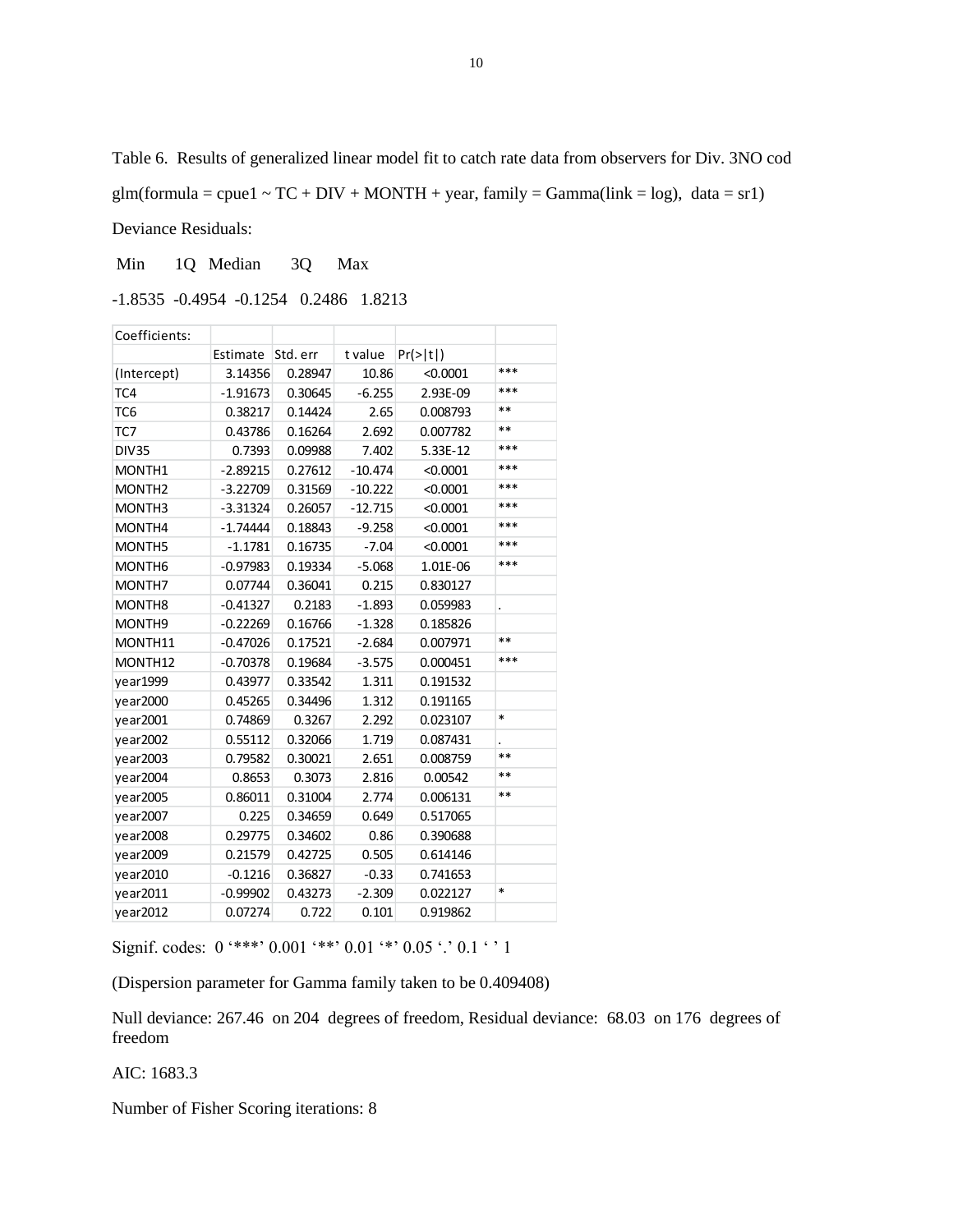|      |           | yellowtail |                |                    |
|------|-----------|------------|----------------|--------------------|
| Year | estimated | reported   | % of estimated | difference in tons |
| 1998 | 4310      | 3428       | 80             | 883                |
| 1999 | 6610      | 5443       | 82             | 1167               |
| 2000 | 9280      | 9369       | 101            | $-89$              |
| 2001 | 12261     | 12029      | 98             | 232                |
| 2002 | 9705      | 9483       | 98             | 222                |
| 2003 | 12431     | 12636      | 102            | $-206$             |
| 2004 | 12263     | 12519      | 102            | $-256$             |
| 2005 | 13714     | 13267      | 97             | 447                |
| 2006 |           |            |                |                    |
| 2007 | 3636      | 3672       | 101            | $-36$              |
| 2008 | 10949     | 10210      | 93             | 740                |
| 2009 | 5921      | 5411       | 91             | 510                |
| 2010 | 8476      | 8070       | 95             | 406                |
| 2011 | 4445      | 3927       | 88             | 518                |
| 2012 | 1638      | 1768       | 108            | $-130$             |
|      |           |            |                |                    |
|      |           |            |                |                    |
|      |           | plaice     |                |                    |
| Year | estimated | reported   | % of estimated | difference in tons |
| 1998 | 205       | 169        | 83             | 35                 |
| 1999 | 339       | 279        | 82             | 60                 |
| 2000 | 719       | 548        | 76             | 171                |
| 2001 | 1741      | 1309       | 75             | 431                |
| 2002 | 1458      | 1030       | 71             | 428                |
| 2003 | 1831      | 1501       | 82             | 330                |
| 2004 | 1466      | 1248       | 85             | 217                |
| 2005 | 1594      | 1429       | 90             | 165                |
| 2006 |           |            |                |                    |
| 2007 | 527       | 420        | 80             | 107                |
| 2008 | 1062      | 874        | 82             | 188                |
| 2009 | 737       | 1072       | 145            | $-335$             |
| 2010 | 1180      | 1123       | 95             | 57                 |
| 2011 | 456       | 371        | 81             | 85                 |
| 2012 | 270       | 231        | 85             | 39                 |
|      |           |            |                |                    |
|      |           | cod        |                |                    |
| Year | estimated | reported   | % of estimated | difference in tons |
| 1998 | 104       | 85         | 82             | 19                 |
| 1999 | 192       | 71         | 37             | 122                |
| 2000 | 174       | 103        | 59             | 71                 |
| 2001 | 599       | 392        | 66             | 207                |
| 2002 | 479       | 284        | 59             | 195                |
| 2003 | 760       | 583        | 77             | 176                |
| 2004 | 540       | 386        | 71             | 154                |
| 2005 | 506       | 381        | 75             | 125                |
| 2006 |           |            |                |                    |
| 2007 | 161       | 106        | 66             | 55                 |
| 2008 | 230       | 158        | 69             | 72                 |
| 2009 | 130       | 130        | 100            | 0                  |
| 2010 | 129       | 99         | 77             | 30                 |
| 2011 | 13        | 35         | 268            | $-22$              |
| 2012 | 30        | 20         | 67             | 10                 |
|      |           |            |                |                    |

Table 7. Estimated and reported catch in tons for Div. 3LNO yellowtail flounder, American plaice and Div. 3NO cod from 1998 to 2012.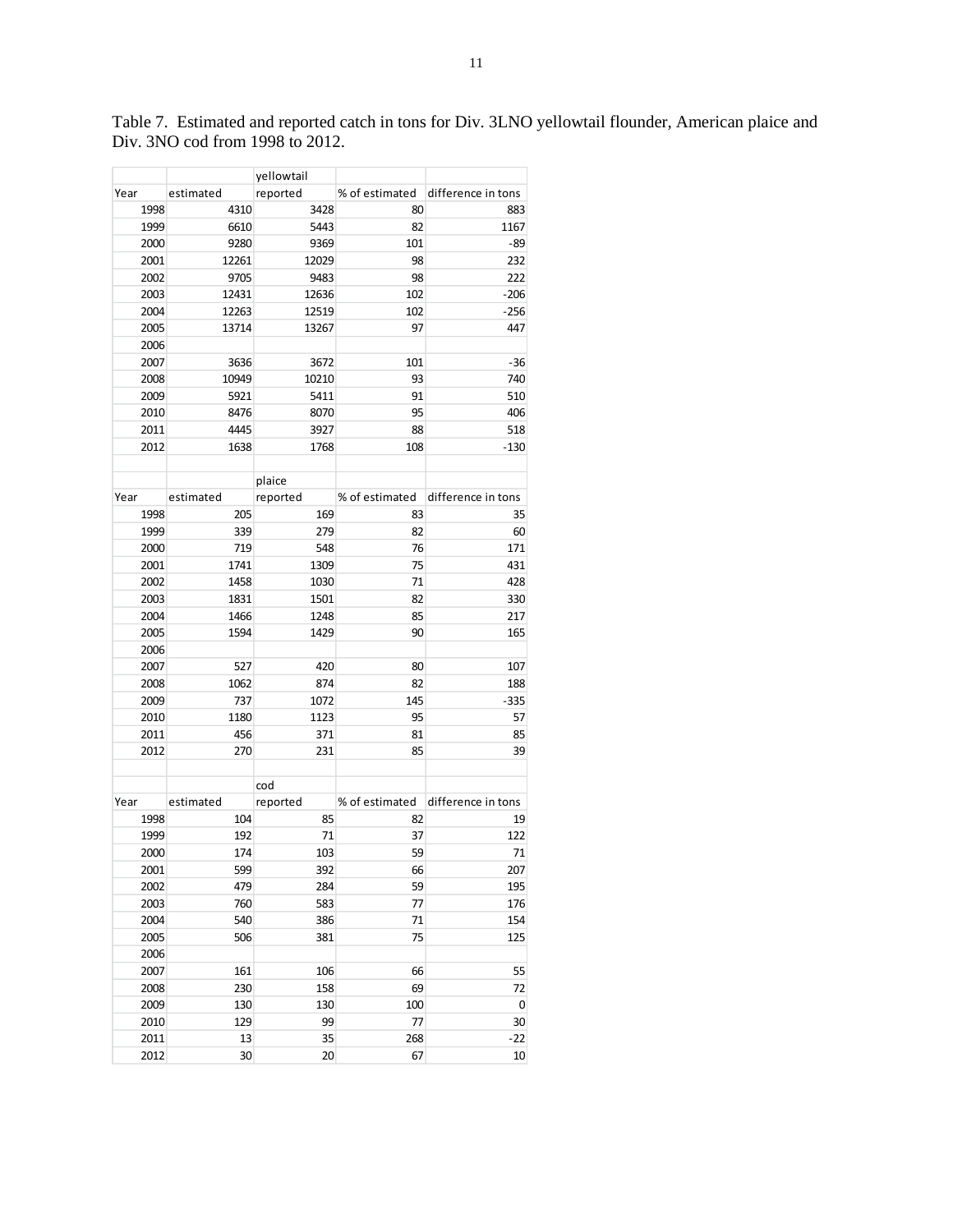Table 8. A comparison of estimated catch from observer data modelled and 'unmodelled' (raw). The unmodelled is simply the annual sum of observed catch divided by the annual sum of observed effort to produce and unmodelled CPUE. This is then multiplied by the reported effort to get the 'raw' catch estimate. The modelled estimate of catch comes from the method described in this paper.

| raw cpue reported<br>year observed<br>observed<br>raw         | model    |
|---------------------------------------------------------------|----------|
| effort<br>effort<br>catch<br>estimate of estimate             |          |
| catch                                                         | of catch |
| Yellowtail flounder                                           |          |
| 1998<br>3291865<br>4354<br>756<br>4728<br>3575                | 4310     |
| 1999<br>5407595<br>6941<br>779<br>7172<br>5588                | 6610     |
| 889<br>2000<br>8876354<br>9985<br>9179<br>8160                | 9280     |
| 2001 11448725<br>16571<br>691<br>16940<br>11704               | 12261    |
| 595<br>2002<br>9381161<br>15761<br>16090<br>9577              | 9705     |
| 2003 12477066<br>821<br>15207<br>16185<br>13280               | 12431    |
| 2004 12863290<br>969<br>13279<br>13270<br>12855               | 12263    |
| 2005<br>988<br>9893257<br>10017<br>13572<br>13405             | 13714    |
| 2007<br>2827753<br>2728<br>1036<br>3857<br>3997               | 3636     |
| 2008<br>5890788<br>5824<br>1011<br>9422<br>9530               | 10949    |
| 865<br>2009<br>1428420<br>1652<br>6128<br>5300                | 5921     |
| 2010<br>2070806<br>2037<br>1017<br>8629<br>8774               | 8476     |
| 2011<br>1472451<br>1216<br>1211<br>3718<br>4502               | 4445     |
| 328<br>2012<br>313456<br>957<br>1718<br>1643                  | 1638     |
| American plaice                                               |          |
| 1998<br>140524<br>4344<br>32<br>4728<br>153                   | 205      |
| 266<br>1999<br>254482<br>6858<br>37<br>7172                   | 339      |
| 539<br>2000<br>584310<br>9952<br>59<br>9179                   | 719      |
| 2001<br>1369473<br>16504<br>83<br>16940<br>1406               | 1741     |
| 2002<br>1113052<br>15606<br>71<br>16090<br>1148               | 1458     |
| 105<br>2003<br>1577563<br>15056<br>16185<br>1696              | 1831     |
| 2004<br>108<br>1419761<br>13190<br>13270<br>1428              | 1466     |
| 103<br>2005<br>1027180<br>9959<br>13572<br>1400               | 1594     |
| 132<br>508<br>2007<br>356819<br>2712<br>3857                  | 527      |
| 2008<br>579212<br>5815<br>100<br>9422<br>939                  | 1062     |
| 2009<br>143638<br>1619<br>89<br>6128<br>544                   | 737      |
| 2010<br>273937<br>1960<br>140<br>8629<br>1206                 | 1180     |
| 2011<br>153586<br>1216<br>126<br>3718<br>470                  | 456      |
| 2012<br>51437<br>328<br>157<br>270<br>1718                    | 270      |
| cod                                                           |          |
| 1998<br>77278<br>3337<br>23<br>4728<br>110                    | 104      |
| 1999<br>75354<br>5328<br>14<br>7172<br>101                    | 192      |
| 2000<br>117144<br>5797<br>20<br>9179<br>186                   | 174      |
| 38<br>650<br>2001<br>388585<br>10132<br>16940                 | 599      |
| 2002<br>271529<br>8901<br>31<br>491<br>16090                  | 479      |
| 2003<br>9669<br>60<br>970<br>579563<br>16185                  | 760      |
| 2004<br>58<br>409995<br>7046<br>13270<br>772                  | 540      |
| 2005<br>59<br>266304<br>4545<br>13572<br>795                  | 506      |
| 2007<br>39<br>74058<br>1897<br>3857<br>151                    | 161      |
| 2008<br>107531<br>3411<br>32<br>9422<br>297                   | 230      |
| 2009<br>25308<br>533<br>47<br>6128<br>291                     | 130      |
| 2010<br>32101<br>1022<br>31<br>8629<br>271                    | 129      |
| 2011<br>591<br>$\overline{\phantom{a}}$<br>4110<br>3718<br>26 | 13       |
|                                                               |          |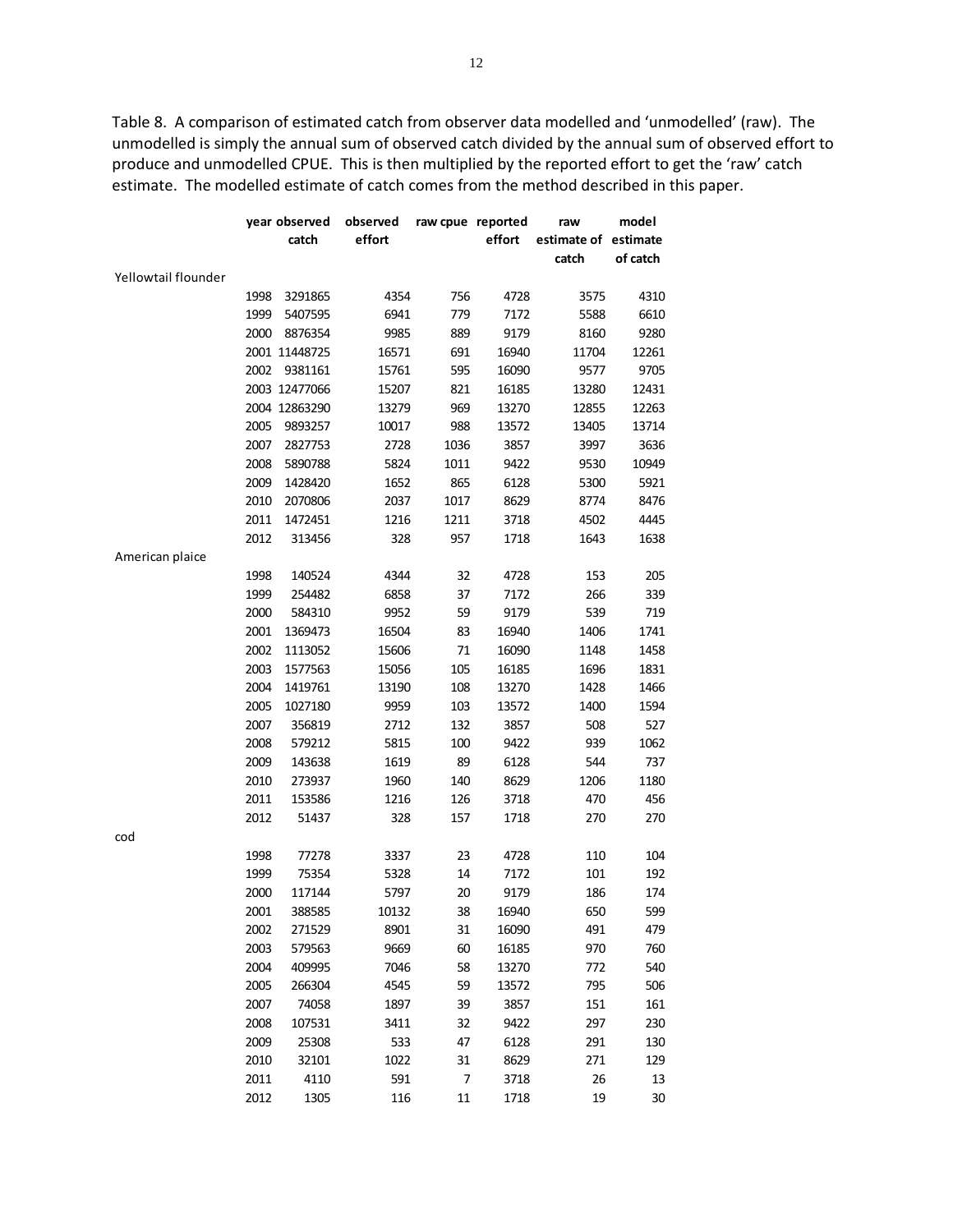

Figure 1. Standard deviation plotted against mean CPUE (top) and mean log (CPUE) bottom for Div. 3LNO yellowtail flounder.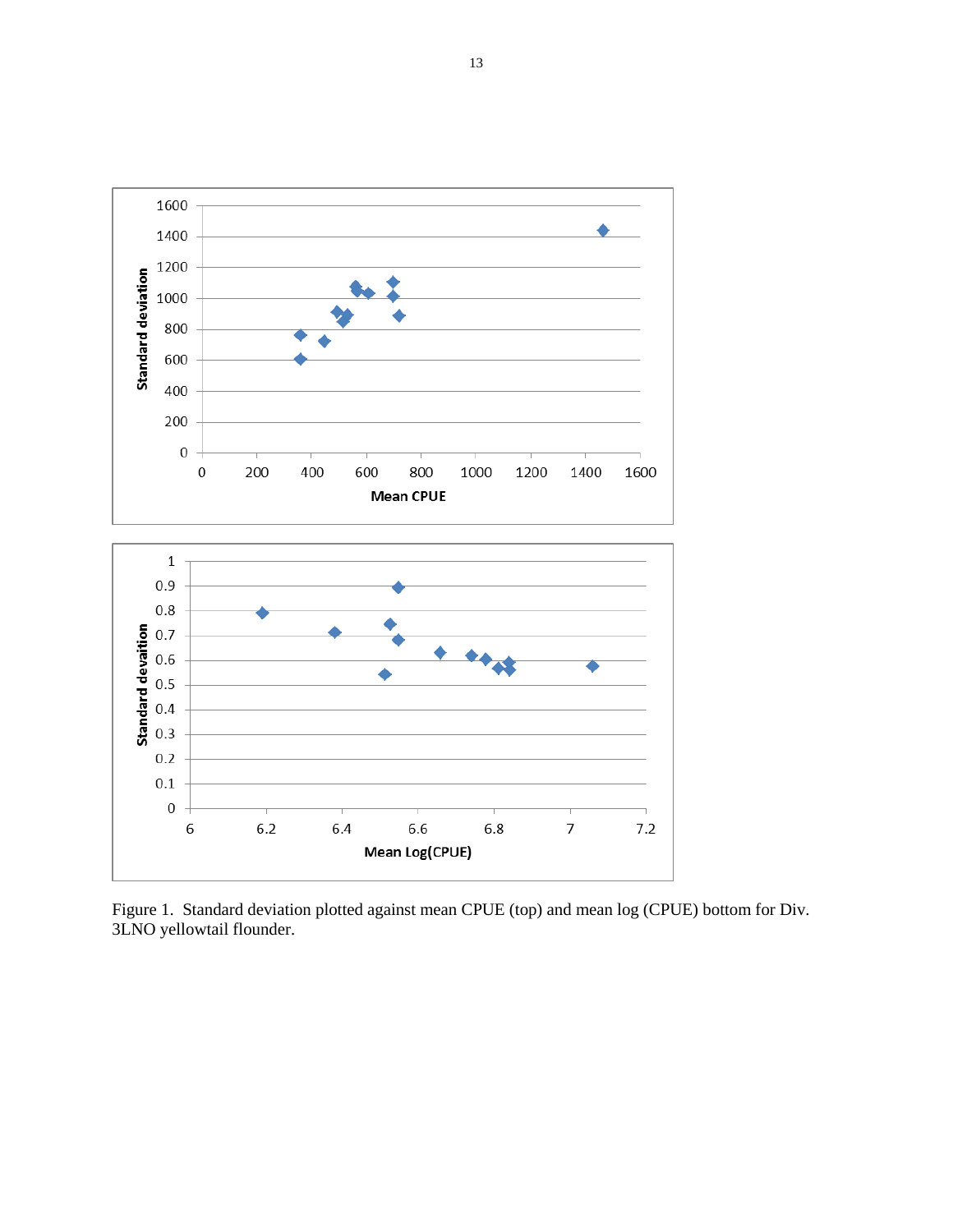

Figure 2. Deviance residuals versus predicted catch rate estimated from observer data for Division 3LNO yellowtail flounder.

**yellowtail**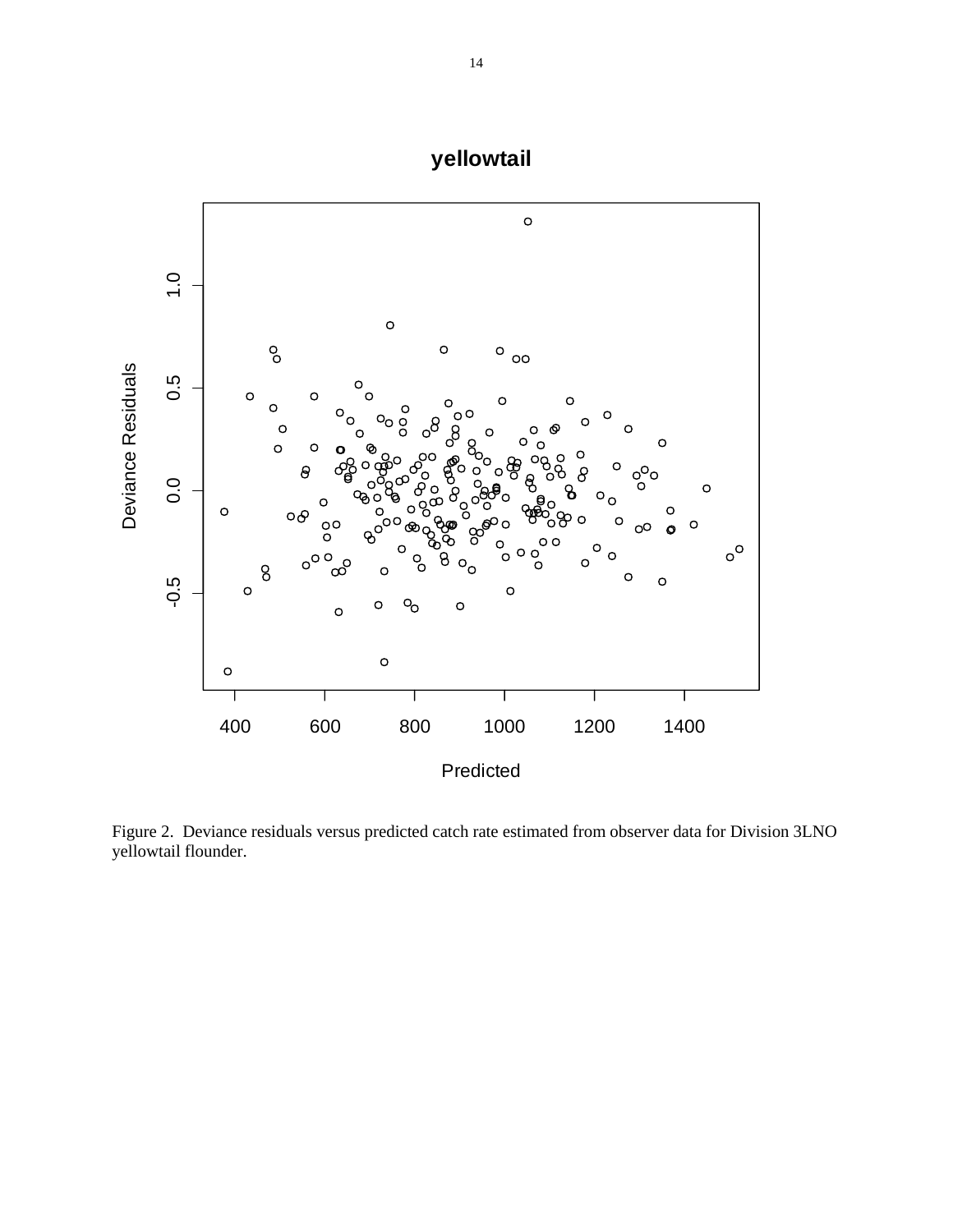

Figure 3. Deviance residuals versus year, month, tonnage class and division for Div. 3LNO yellowtail flounder catch rate estimated from observer data.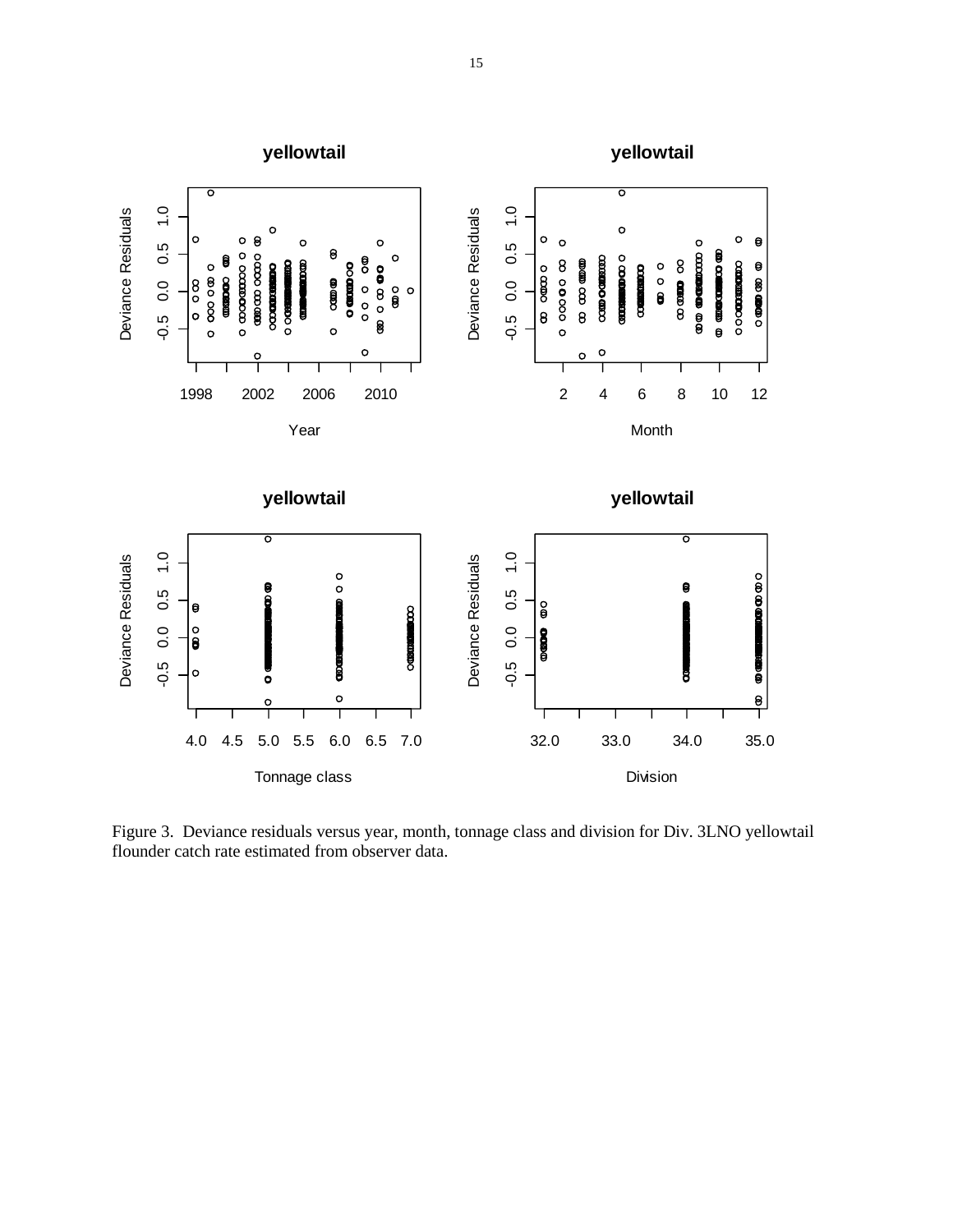

Figure 4. Estimated annual CPUE (Kg per hour) for Div. 3LNO yellowtail flounder with 95% confidence intervals. Estimate is referenced to month 10, tonnage class 5 and Div. 3N.



**1998-2005, 2007-2012**

Figure 5. Standardized CPUE  $\pm 2$  s.e. for Yellowtail in Div. 3LNO from 1998-2012 (preliminary) based on a standardization of Can(N) logbook data from 1965-2012.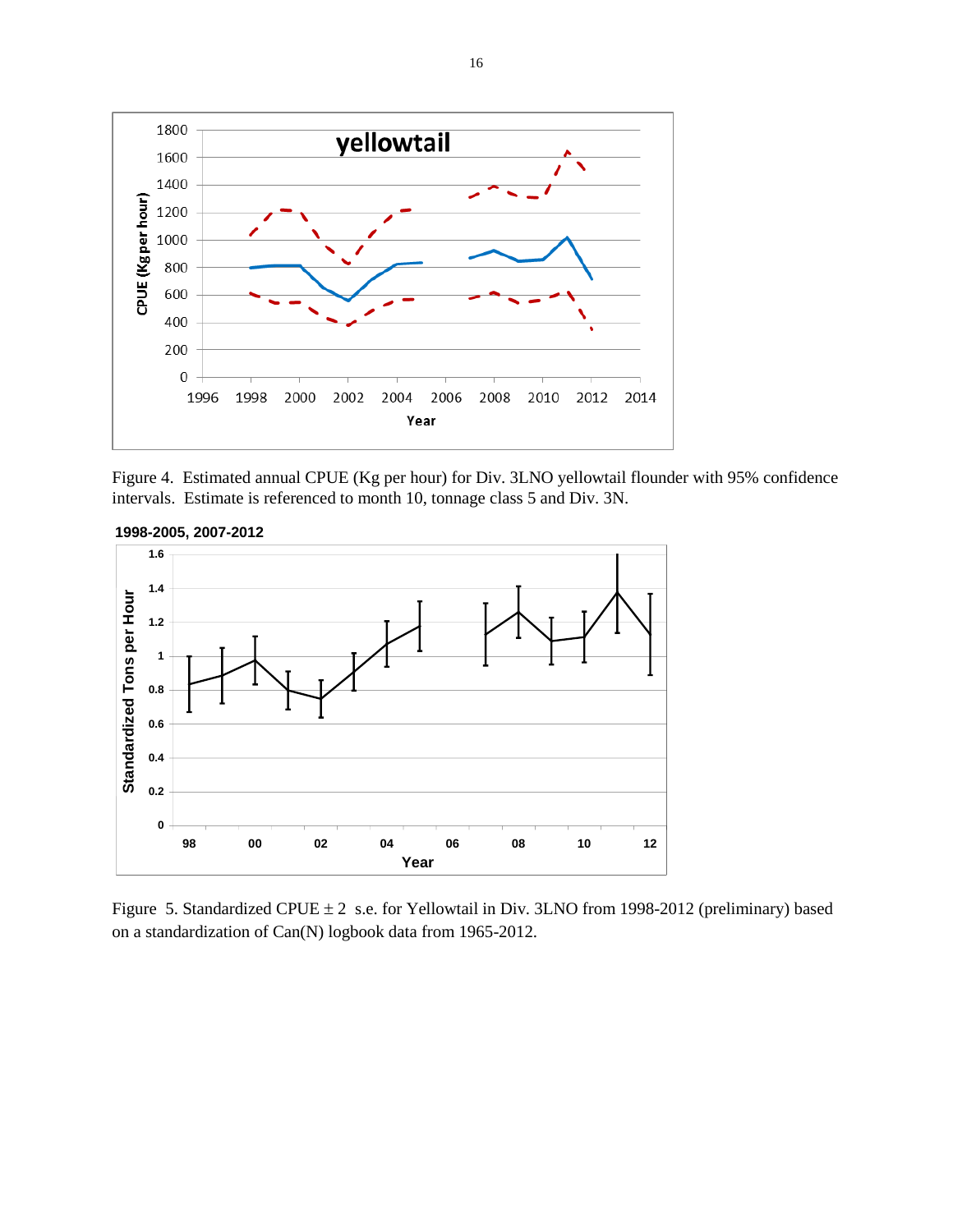

Figure 6. Estimated annual catch  $(± 2$  Std. err.) for 3LNO yellowtail flounder, along with reported catch.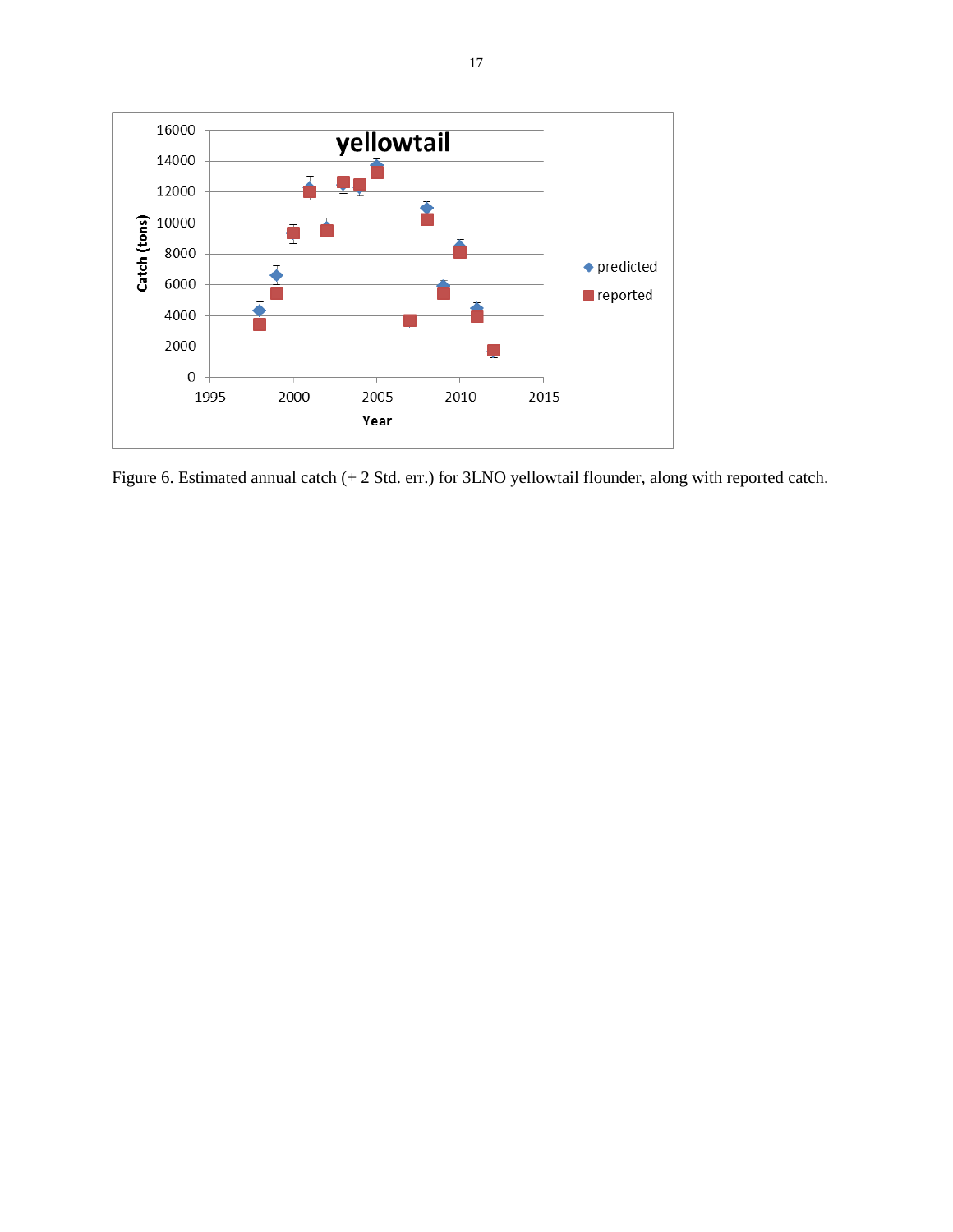

Figure 7. Deviance residuals versus predicted catch rate estimated from observer data for Division 3LNO American plaice.

**plaice**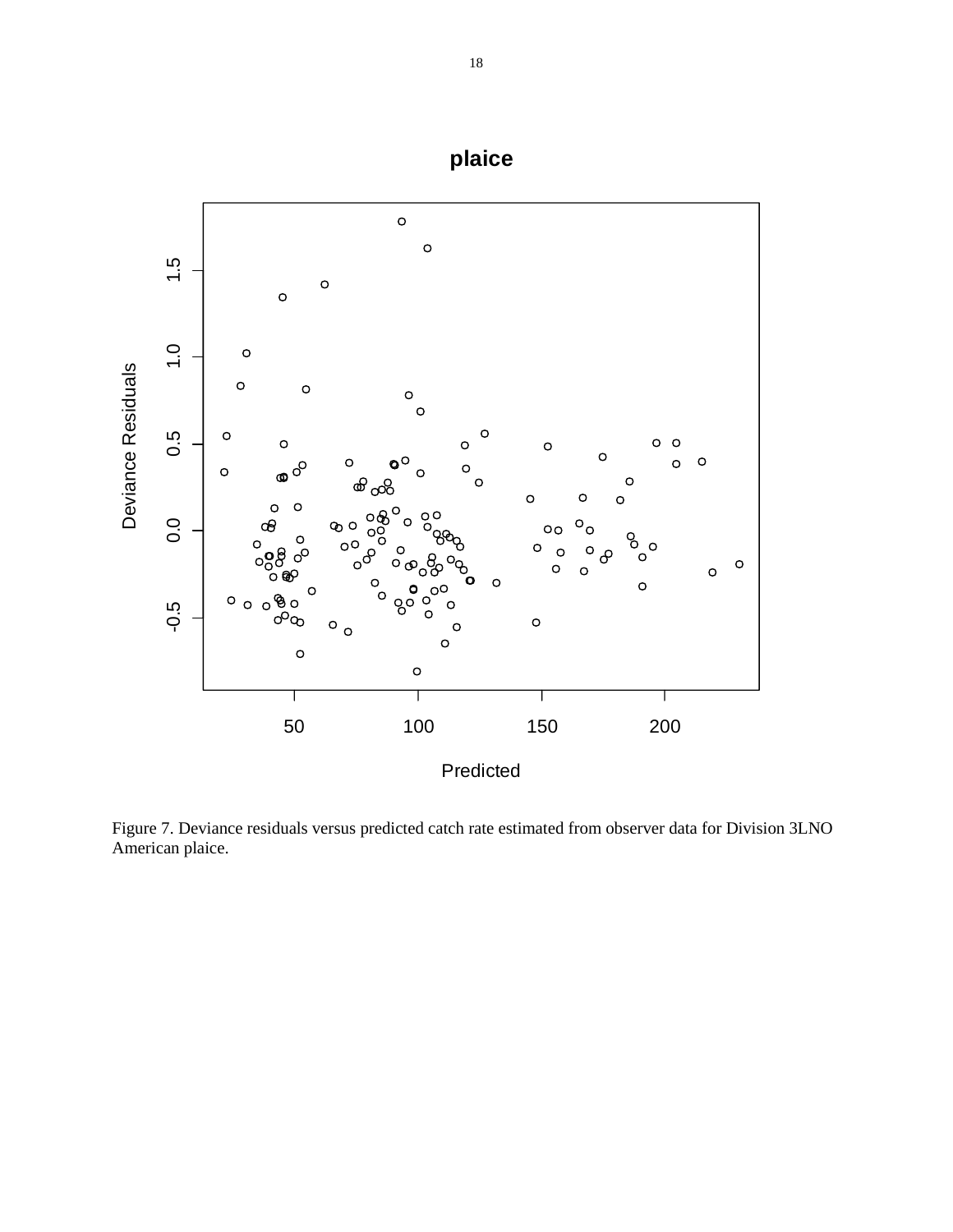

Figure 8. Deviance residuals versus year, month, and tonnage class for Div. 3LNO American plaice catch rate estimated from observer data.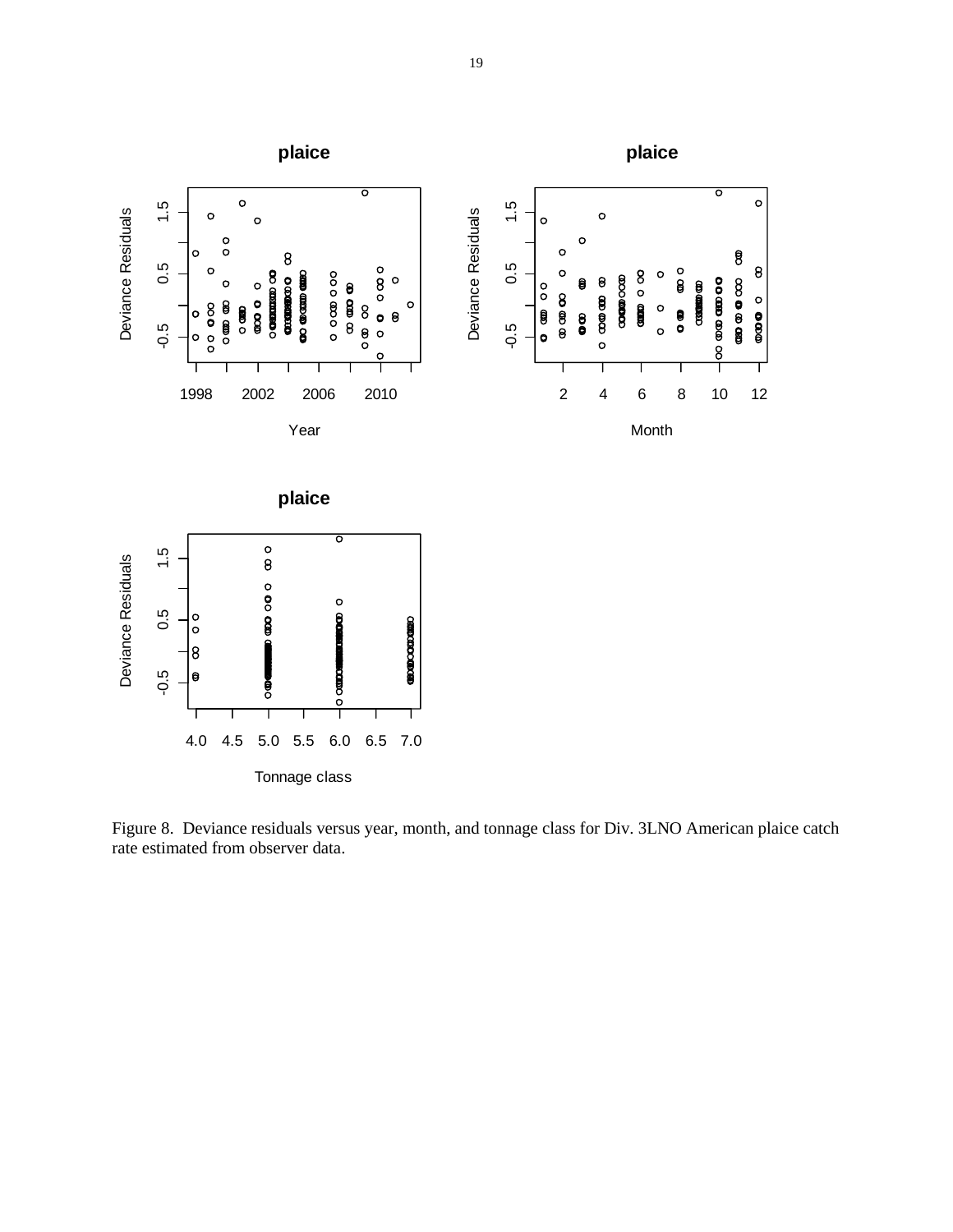

Figure 9. Estimated annual CPUE (Kg per hour) for Div. 3LNO American plaice with 95% confidence intervals. Estimate is referenced to month 10 and tonnage class 5.



Figure 10. Estimated annual catch  $(± 2$  Std. err.) for 3LNO American plaice, along with reported catch.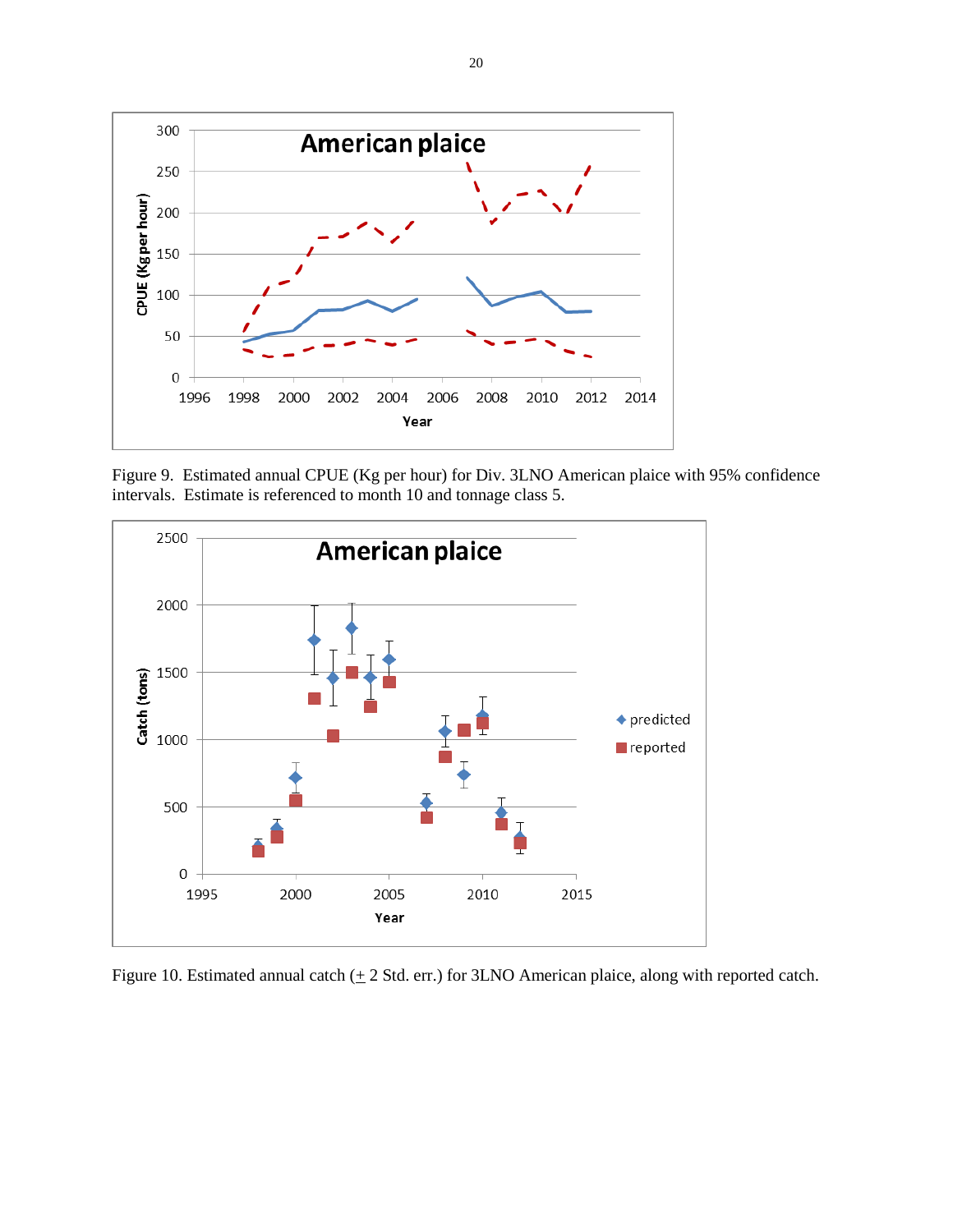

Figure 11. Deviance residuals versus predicted catch rate estimated from observer data for Division 3NO cod.

**cod**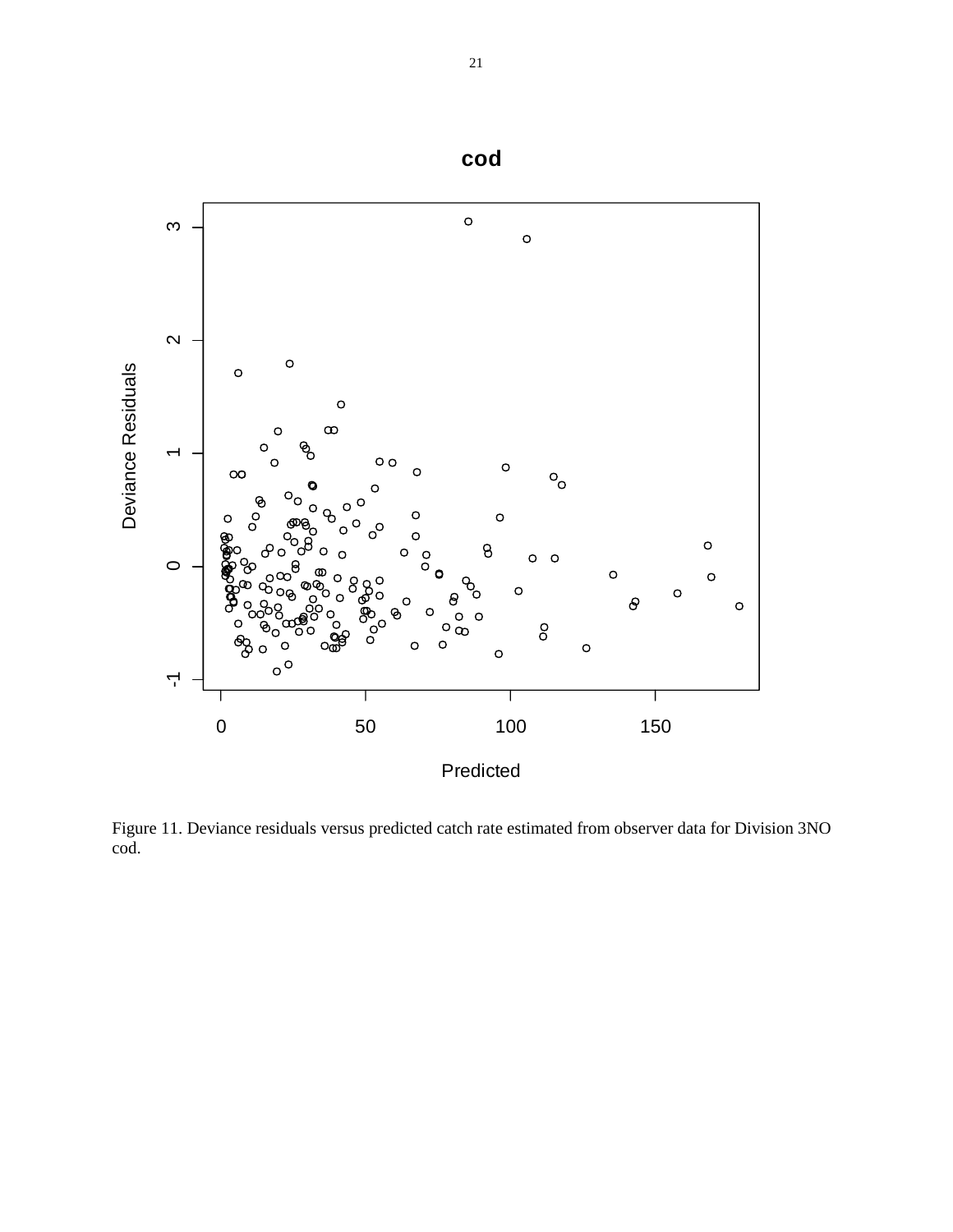

Figure 12. Deviance residuals versus year, month, tonnage class and division for Div. 3NO cod catch rate estimated from observer data.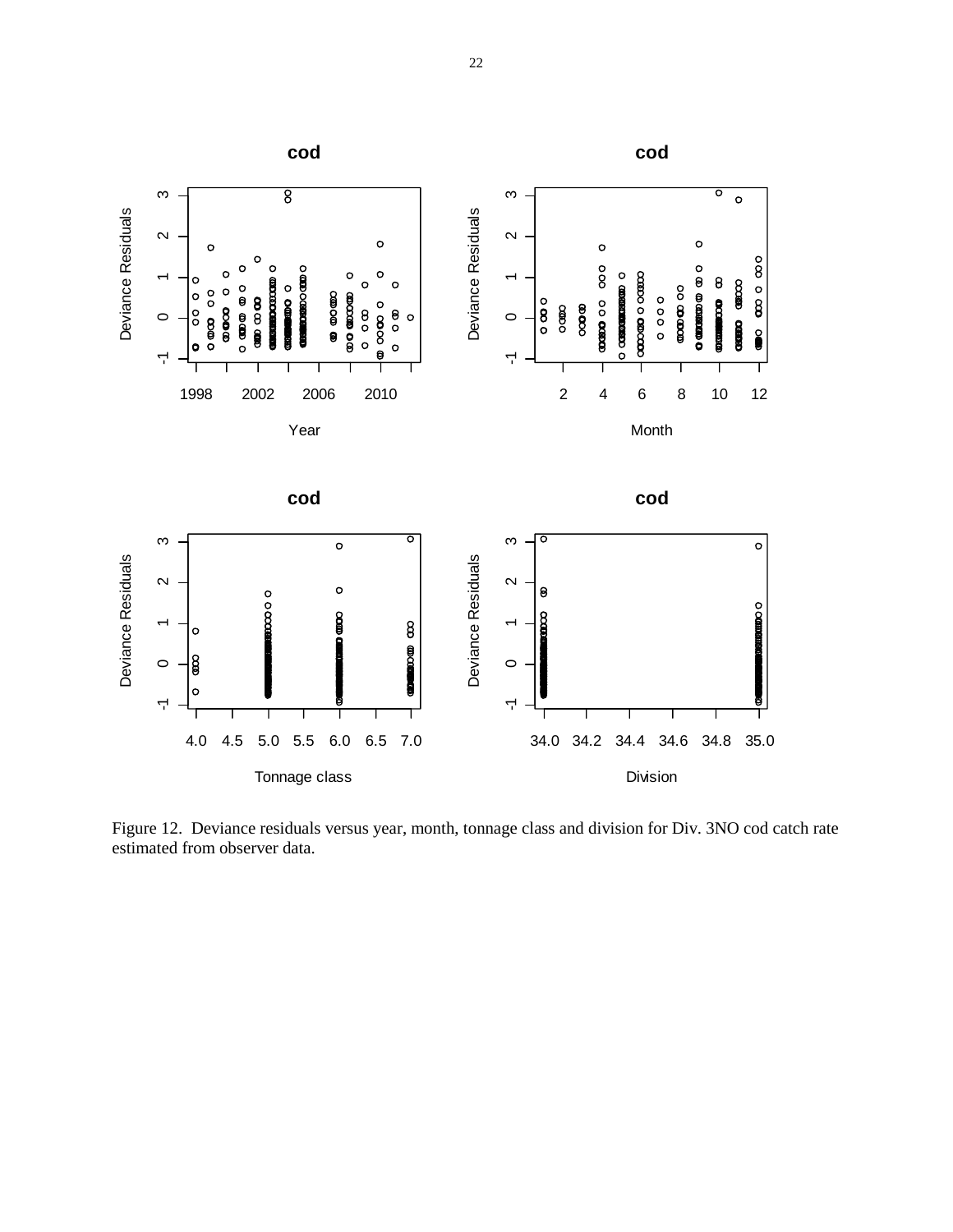

Figure 13. Estimated annual CPUE (Kg per hour) for Div. 3NO cod with 95% confidence intervals. Estimate is referenced to month 10, tonnage class 5 and Div. 3N.



Figure 14. Estimated annual catch  $(± 2$  Std. err.) for 3NO cod, along with reported catch.